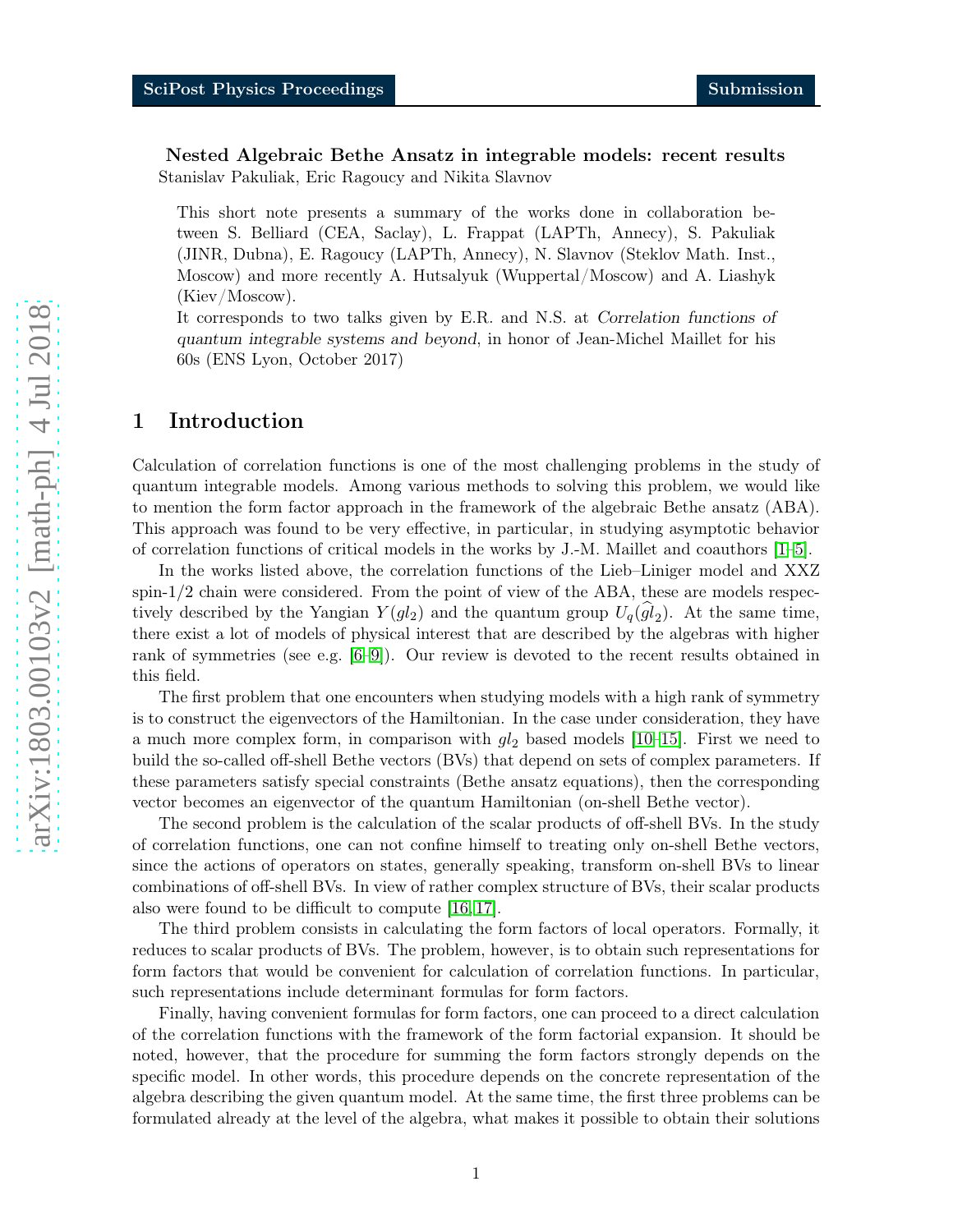for a wide class of models within the framework of the ABA. Therefore, in this review, we will focus on the first three problems.

The plan of this presentation reflects the steps described above. We first present in section [2](#page-1-0) the framework we work with, namely the generalized integrable models. Then, we show in section [3](#page-4-0) some results on the construction of BVs for these models. Their scalar products will be dealt in section [4,](#page-9-0) and they can be gathered in three main categories: a generalized sum formula, some determinant forms and a Gaudin determinant for the norm of BVs. To compute form factors (FF), we will use four methods: the twisted scalar product tricks, the zero mode method, the universal FF, and finally the composite model. They are presented in section [5.](#page-11-0) Finally, we will conclude on open problems. Since the calculations are rather technical we will focus on ideas and results, referring to the original papers for the details.

To ease the presentation we will mainly focus on the case of Yangians  $Y(ql_n)$ , possibly fixing  $n = 3$ . However, after each result, we will precise to which extend these results can be used, and refer to the relevant publications where they can be found.

# <span id="page-1-0"></span>2 Generalized quantum integrable models

The construction of generalized quantum integrable models relies on two main ingredients: the R-matrix and the monodromy matrix.

**The R-matrix.** It depends on two spectral parameters  $z_1, z_2 \in \mathbb{C}$  and acts on a tensor space  $\mathbb{C}^n \otimes \mathbb{C}^n$ , i.e.  $R(z_1, z_2) \in V \otimes V$  with  $V = End(\mathbb{C}^n)$ .  $R(z_1, z_2)$  obeys the Yang-Baxter equation (YBE), written in  $V \otimes V \otimes V$ :

$$
R^{12}(z_1, z_2) R^{13}(z_1, z_3) R^{23}(z_2, z_3) = R^{23}(z_2, z_3) R^{13}(z_1, z_3) R^{12}(z_1, z_2).
$$
 (1)

Here and below, we use the auxiliary space notation, where the exponent indicates on which copies of  $\mathbb{C}^{\mathfrak{n}}$  acts the *R*-matrix, e.g.  $R^{12} = R \otimes \mathbb{I}_{\mathfrak{n}}$ ,  $R^{23} = \mathbb{I}_{\mathfrak{n}} \otimes R$ , ...

The universal monodromy matrix  $T(z) \in V \otimes A$ . It contains the generators of the algebra we will work with. In the present paper we will focus on (super)algebras  $\mathcal{A} = Y(gl_n)$ ,  $U_q(gl_{\mathfrak{n}})$ ,  $Y(gl_{\mathfrak{m}}|_{\mathfrak{p}})$  and  $U_q(gl_{\mathfrak{m}}|_{\mathfrak{p}})$ . Note however that the construction can be also done for other algebras, such as  $\mathcal{A} = Y(s_{0n}), Y(sp_n), U_q(\widehat{so}_n), U_q(\widehat{sp}_n), Y(osp_{m|p}), U_q(\widehat{osp}_{m|p}).$  The algebraic structure of  $A$  is contained in the two following relations:

<span id="page-1-2"></span>
$$
T(z) = \sum_{i,j=1}^{n} e_{ij} \otimes T_{ij}(z) \in V \otimes \mathcal{A}[[z^{-1}]],
$$
\n(2)

$$
R^{12}(z_1, z_2) T^1(z_1) T^2(z_2) = T^2(z_2) T^1(z_1) R^{12}(z_1, z_2).
$$
 (3)

The first relation shows how the generators<sup>[1](#page-1-1)</sup>  $T_{ij}(z)$  are encoded in a matrix. The second one (called RTT relation) provides the commutation relations of the algebra. Again, we have used the auxiliary space notation, i.e.  $T^1(z_1) = T(z_1) \otimes \mathbb{I}_n \in V \otimes V \otimes A; T^2(z_2) = \mathbb{I}_n \otimes T(z_2) \in$ 

<span id="page-1-1"></span><sup>&</sup>lt;sup>1</sup>Strictly speaking, the generators of A are obtained through an expansion of  $T_{ij}(z)$  in z,  $z^{-1}$ . However, the expansion depends on the algebra we are considering, and most of the calculations can be done using the generating functions  $T_{ij}(z)$ , so that we will loosely call them 'generators'.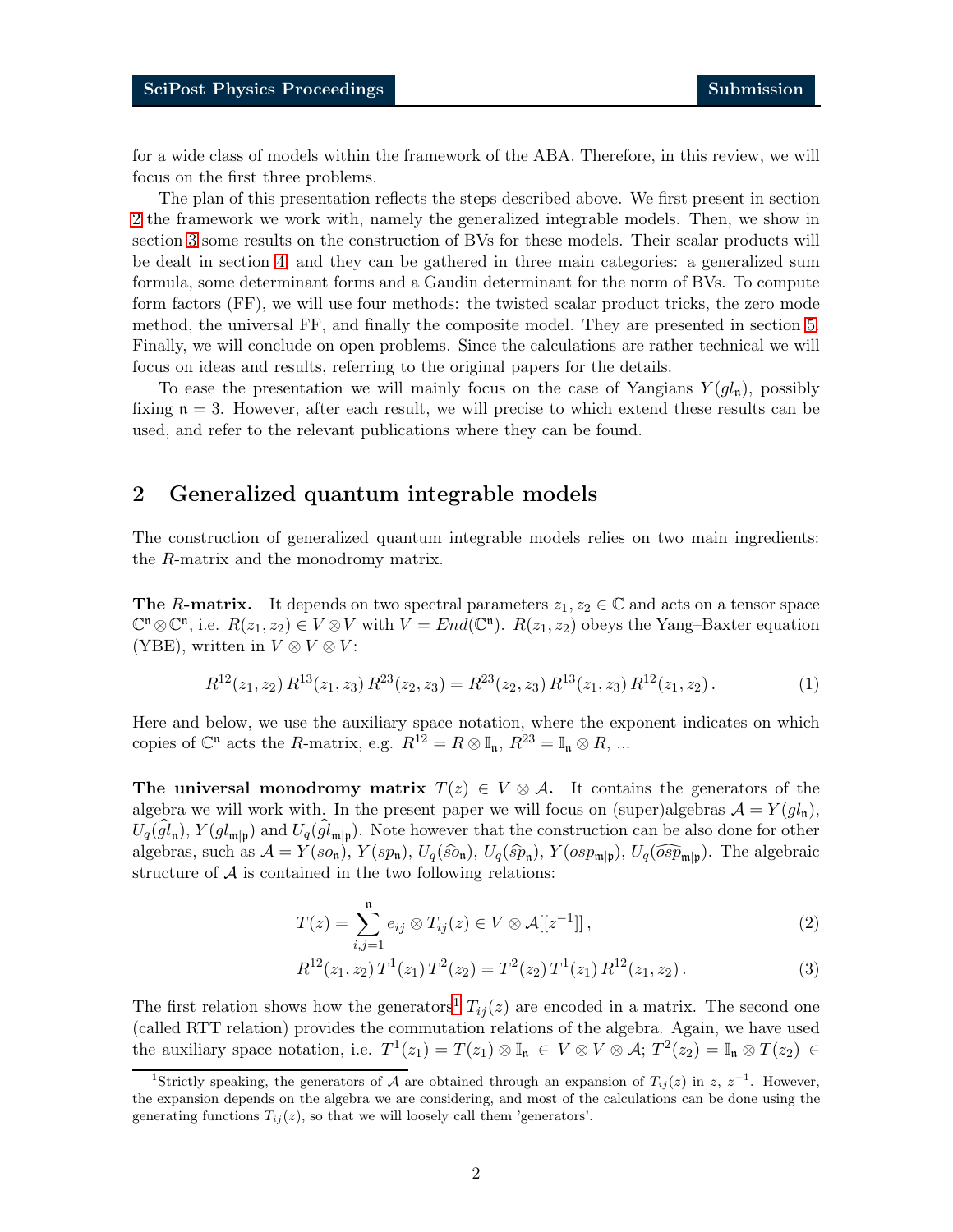$V \otimes V \otimes A$ . We will note  $\mathfrak{n} = \text{rank } A$  (i.e.  $\mathfrak{n} = \mathfrak{m}$  or  $\mathfrak{m} + \mathfrak{p}$ , depending on the algebra we consider).

Remark that  $T(z)$  is a universal monodromy matrix, meaning that the generators of A are not represented. What is usually called a monodromy matrix corresponds to  $\pi(T(z))$  where  $\pi$  is a representation morphism. The choice of a representation (hence of the morphism  $\pi$ ) fixes the physical model we work with. In fact, most of the calculations can be done with mild assumptions on the type of representation used to define the model. This leads to the notion of generalized models, that are based on lowest weight representations without specifying the lowest weight.

Choice of (lowest weight) representations of  $A$ . The generalized models are defined from the universal monodromy matrix, assuming that it obeys the additional relations:

<span id="page-2-1"></span>
$$
T_{jj}(z)|0\rangle = \lambda_j(z)|0\rangle, \qquad j = 1,..,\mathfrak{n}, \qquad T_{ij}(z)|0\rangle = 0, \qquad 1 \le j < i \le \mathfrak{n}, \tag{4}
$$

where  $|0\rangle$  is some reference state (the so-called pseudo-vacuum) and  $\lambda_i(z)$ ,  $j = 1, \dots, n$ , are arbitrary functions. Up to normalisation of  $T(z)$ , we only need the ratios

$$
r_j(z) = \frac{\lambda_j(z)}{\lambda_{j+1}(z)}, \qquad j = 1, ..., \mathfrak{n} - 1.
$$

In generalized models,  $r_i(z)$  are kept as free functional parameters. The calculations we present will be valid for arbitrary functions  $r_i(z)$ .

The transfer matrix  $t(z)$ . It encodes the dynamics of the model as well as its conserved quantities. For algebras, the transfer matrix is defined as

$$
\mathfrak{t}(z) = \text{tr}\, T(z) = T_{11}(z) + \dots + T_{\mathfrak{nn}}(z). \tag{5}
$$

For superalgebras, it takes the form

<span id="page-2-0"></span>
$$
t(z) = \operatorname{str} T(z) = \sum_{i=1}^{n} (-1)^{[i]} T_{ii}(z)
$$
\n(6)

$$
= T_{11}(z) + ... + T_{mm}(z) - T_{m+1,m+1}(z) - ... - T_{p+m,p+m}(z), \qquad (7)
$$

where  $\left[ . \right]$  is the standard  $\mathbb{Z}_2$  gradation used for superalgebras, implicitly defined in [\(7\)](#page-2-0). Due to [\(3\)](#page-1-2), we have  $[t(z), t(z')] = 0$ , so that the transfer matrix defines an integrable model (with periodic boundary conditions).

Example: the "fundamental" spin chain. To illustrate the different notions presented above, we consider the following monodromy matrix:

$$
T^0(z|\bar{z}) = R^{01}(z-z_1)R^{02}(z-z_2)\cdots R^{0L}(z-z_L),
$$

where  $\bar{z} = \{z_1, ..., z_L\}$  are complex parameters, called the inhomogeneities. 1, 2, ..., L are the quantum (physical) spaces of the spin chain, they are n-dimensional: on each site the "spins" can take n values. The auxiliary space 0 has the same dimension.

Due to the YBE, one shows that the above monodromy matrix indeed obeys the RTT relation [\(3\)](#page-1-2). The form of the R-matrix, for all the algebras  $A = Y(gl_m)$ ,  $U_q(gl_m)$ ,  $Y(gl_{m|\mathfrak{p}})$ ,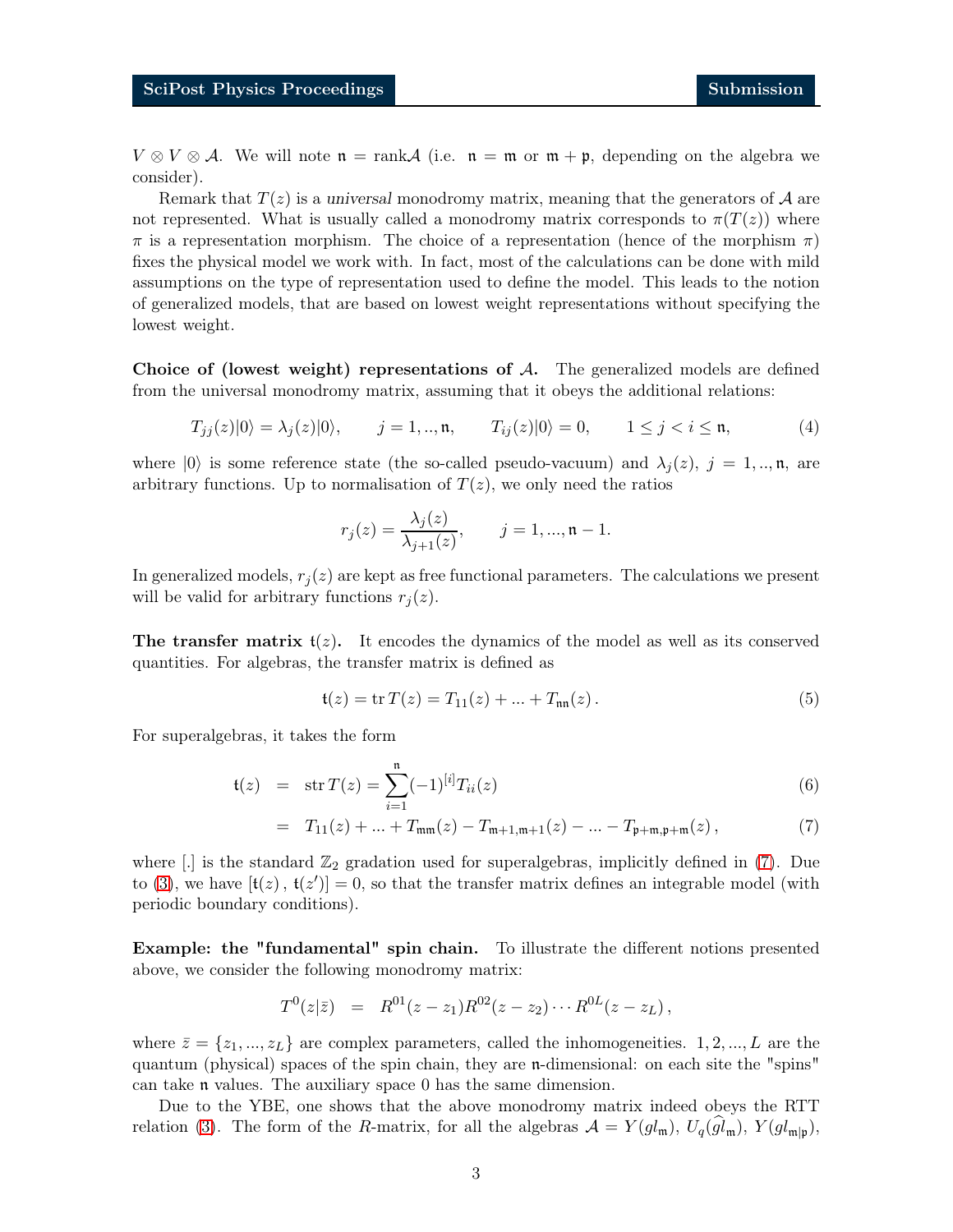$U_q(gl_{\mathfrak{m}|\mathfrak{p}})$  ensures that this monodromy matrix obeys the lowest property [\(4\)](#page-2-1). For the Yangian  $Y(gl_n)$ , the weights read

$$
\lambda_1(z) = \prod_{\ell=1}^L \left(1 + \frac{c}{z - z_{\ell}}\right)
$$
 and  $\lambda_j(z) = 1$   $j = 2, ..., n$ .

For any algebra  $A$ , it is the simplest spin chain that one can construct. It is built on the tensor product of L fundamental representations of the underlying finite dimensional Lie algebra, and corresponds to a periodic spin chain with  $L$  sites, each of them carrying a fundamental representation of A.

To illustrate the presentation, we will focus on the Yangian  $Y(gl_n)$ . Formulas will be displayed for this algebra, but we will mention when they exist for other algebras.

The Yangian  $Y(gl_n)$  has a rational R-matrix

$$
R(z_1, z_2) = \mathbf{I} + g(z_1, z_2) \mathbf{P} \in End(\mathbb{C}^n) \otimes End(\mathbb{C}^n),
$$
  
\n
$$
g(z_1, z_2) = \frac{c}{z_1 - z_2},
$$

where **I** is the identity matrix, **P** is the permutation matrix between two spaces  $End(\mathbb{C}^n)$ , c is a constant. It corresponds to XXX-like models and is based on  $Y(gl_n)$ .

Explicitly, in the case  $n = 3$ , the R-matrix has the form

$$
R(z_1, z_2) = \begin{pmatrix} f & 0 & 0 & 0 & 0 & 0 & 0 & 0 & 0 \\ 0 & 1 & 0 & g_+ & 0 & 0 & 0 & 0 & 0 \\ 0 & 0 & 1 & 0 & 0 & 0 & g_+ & 0 & 0 \\ \hline 0 & g_- & 0 & 1 & 0 & 0 & 0 & 0 & 0 \\ 0 & 0 & 0 & 0 & f & 0 & 0 & 0 & 0 \\ 0 & 0 & 0 & 0 & 0 & 1 & 0 & g_+ & 0 \\ 0 & 0 & g_- & 0 & 0 & 0 & 1 & 0 & 0 \\ 0 & 0 & 0 & 0 & 0 & 0 & 0 & 0 & f \end{pmatrix},
$$

where  $g_+ = g_- \equiv g(z_1, z_2)$  and  $f \equiv f(z_1, z_2) = 1 + g(z_1, z_2)$ . Note that the R-matrix for  $U_q(gl_3)$  has a similar form, but with different functions  $g_{\pm}$  and f.

### 2.1 Notation

We have already introduced the functions

$$
g(z_1, z_2) = \frac{c}{z_1 - z_2}
$$
 and  $f(z_1, z_2) = \frac{z_1 - z_2 + c}{z_1 - z_2}$ ,

that enter in the definition of the R-matrix, and describe the interaction in the bulk. The functions presented above are of XXX type. For completeness, we give below the functions  $f$ and g for the XXZ type:

$$
g(z_1, z_2) = \frac{q - q^{-1}}{z_1 - z_2}
$$
 and  $f(z_1, z_2) = \frac{qz_1 - q^{-1}z_2}{z_1 - z_2}$ .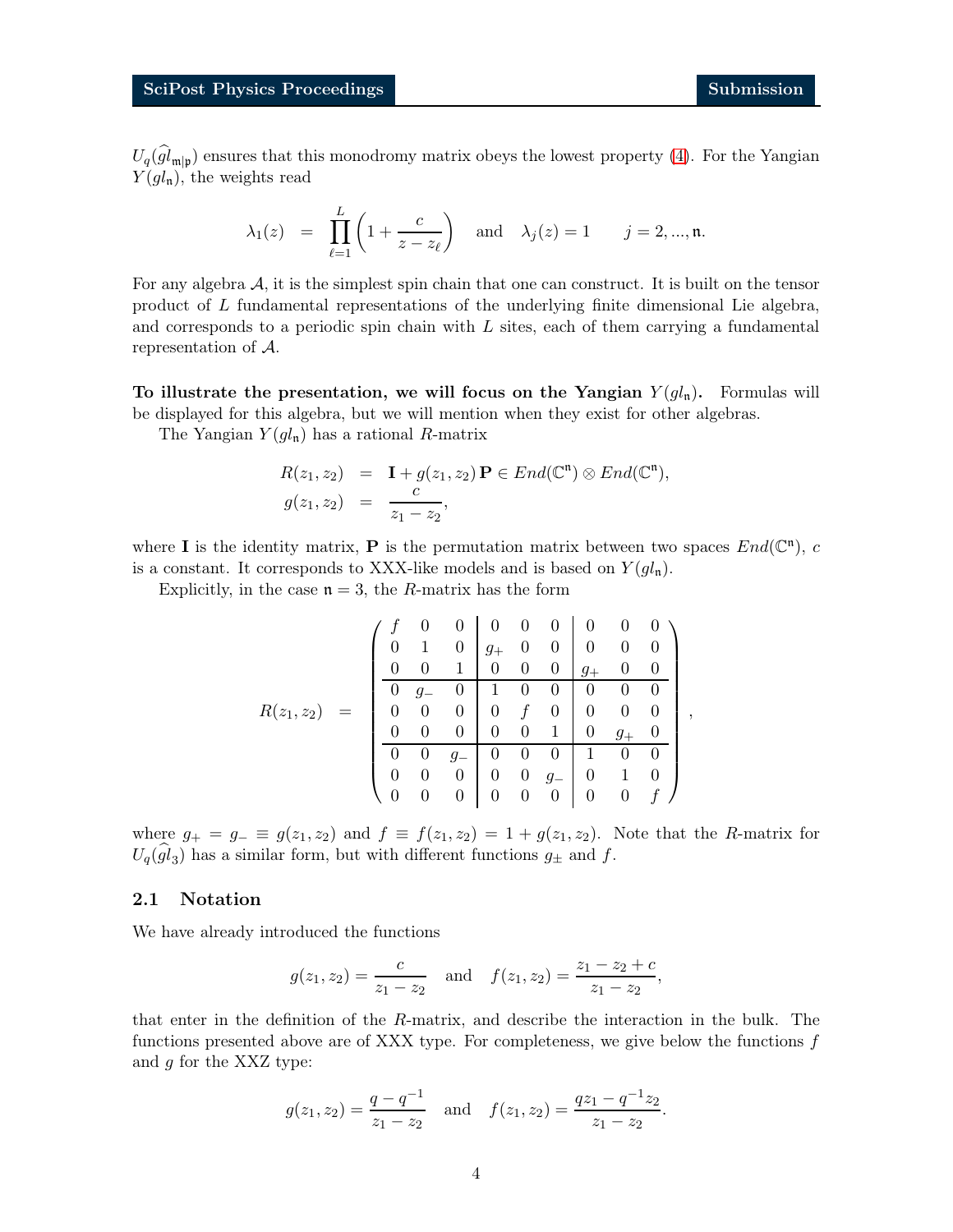We have also seen the free functionals

$$
r_i(z) = \frac{\lambda_i(z)}{\lambda_{i+1}(z)}, \qquad i = 1, ..., \mathfrak{n} - 1,
$$

that (potentially) describe the representation used for the model. These are all the scalar functions we will deal with.

We will use many sets of variables and to lighten the presentation, we will use some notation for them:

- "bar" always denote sets of variables:  $\bar{w}$ ,  $\bar{u}$ ,  $\bar{v}$  etc.
- Individual elements of the sets have latin subscripts:  $w_j$ ,  $u_k$ , etc.
- # is the cardinality of a set:  $\bar{w} = \{w_1, w_2\} \Rightarrow \#\bar{w} = 2$ , etc.
- Subsets of variables are denoted by roman indices:  $\bar{u}_{I}$ ,  $\bar{v}_{iv}$ ,  $\bar{w}_{II}$ , etc.
- Special case of subsets:  $\bar{u}_j = \bar{u} \setminus \{u_j\}, \bar{w}_k = \bar{w} \setminus \{w_k\},$  etc.

Associated to these sets of variables, we use shorthand notation for products of scalar functions (when they depend on one or two variables). If a function depends on a set of variables, then one should take take the product over the sets, e.g.:

$$
f(\bar{u}_{\mathbb{I}}, \bar{u}_{\mathbb{I}}) = \prod_{u_j \in \bar{u}_{\mathbb{I}}} \prod_{u_k \in \bar{u}_{\mathbb{I}}} f(u_j, u_k),
$$
  

$$
r_1(\bar{u}_{\mathbb{I}}) = \prod_{u_j \in \bar{u}_{\mathbb{I}}} r_1(u_j); \quad g(v_k, \bar{w}) = \prod_{w_j \in \bar{w}} g(v_k, w_j), \quad \text{etc.}
$$

$$
(8)
$$

We use the same prescription for the products of commuting operators, for example,

<span id="page-4-1"></span>
$$
T_{jj}(\bar{u}_I) = \prod_{u_j \in \bar{u}_I} T_{jj}(u_j), \quad \text{etc.}
$$
\n(9)

By definition, any product over the empty set is equal to 1. A double product is equal to 1 if at least one of the sets is empty.

## <span id="page-4-0"></span>3 Bethe vectors

#### 3.1 Generalities

The framework to compute Bethe vectors has been developed by the Leningrad school in the 80's. It is the Nested Algebraic Bethe Ansatz (NABA), developed by Kulish and Reshetikhin [\[10,](#page-17-3) [11\]](#page-17-7). It provides vectors (the Bethe vectors, BVs) that depend on some parameters (the Bethe parameters) and that are eigenvectors of the transfer matrix provided the Bethe parameters obey some algebraic equations (the Bethe Ansatz Equations, BAEs). When it is the case, the BVs are called on-shell, while they are said off-shell otherwise. Our first goal is to provide explicit expressions for these BVs. The general strategy of the ABA is to start with the pseudo-vacuum vector  $|0\rangle$ , which is itself an eigenvector of the transfer matrix. Then, one applies the 'creation operators'  $T_{ij}(u)$ ,  $i < j$ , on  $|0\rangle$  to build more general vectors, and seek for combinations that can be transfer matrix eigenvectors.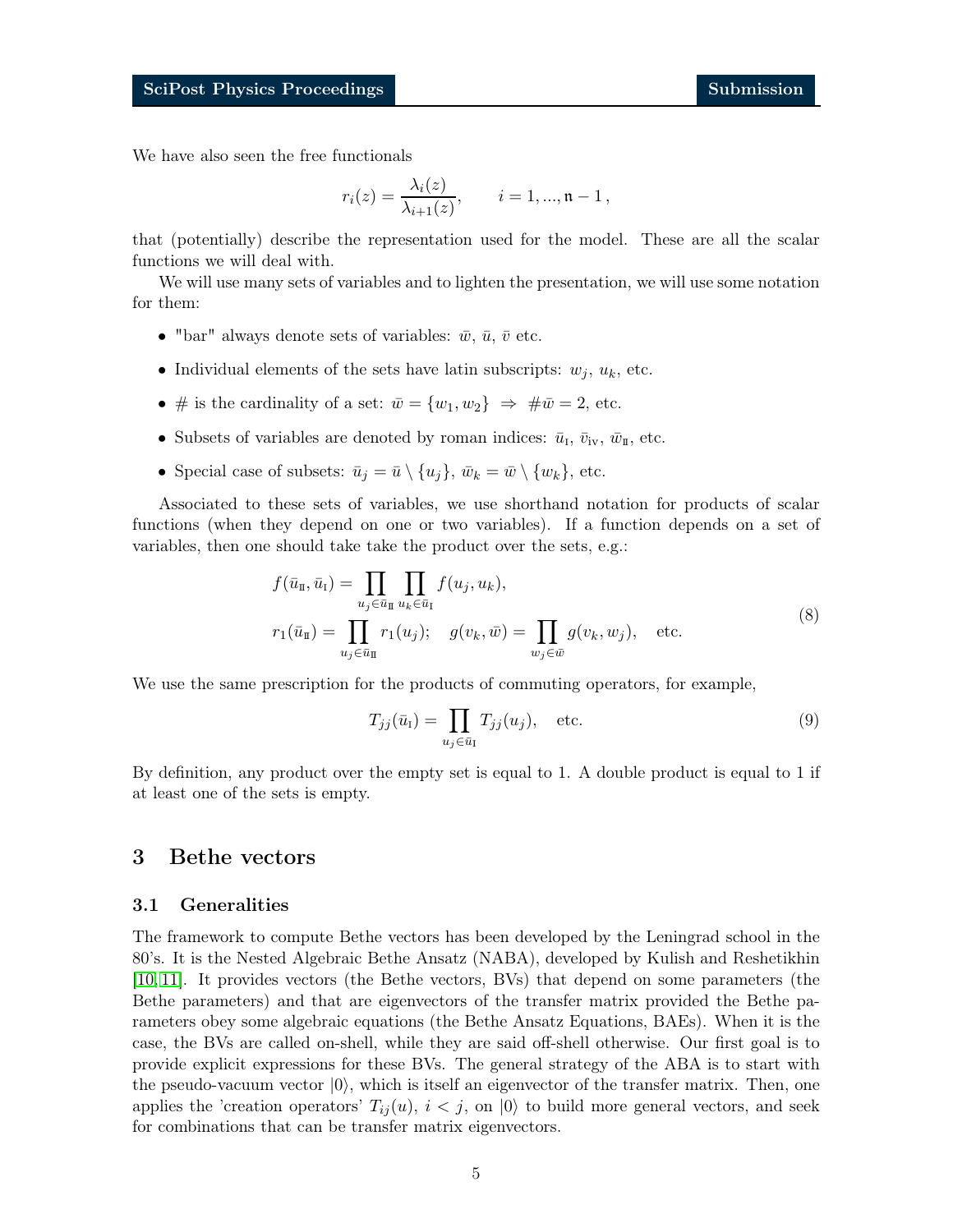In the case of the "usual" XXX  $(g_l)$  spin chain. The construction of BVs is rather simple, since we have only one 'raising' operator  $T_{12}(z)$ :

<span id="page-5-1"></span>
$$
\mathbb{B}_a(\bar{u}) = T_{12}(u_1) T_{12}(u_2) \cdots T_{12}(u_a) |0\rangle, \tag{10}
$$

which leads to one set of Bethe parameters  $\bar{u} = \{u_1, ..., u_a\}$ . Then, asking  $\mathbb{B}_a(\bar{u})$  to be an eigenvector of the transfer matrix  $\mathfrak{t}(z) = T_{11}(z) + T_{22}(z)$  leads to the BAE:

$$
r_1(u_j) = \frac{f(u_j, \bar{u}_j)}{f(\bar{u}_j, u_j)}, \quad j = 1, 2, ..., a.
$$

In the case of higher rank n. There are many raising operators  $T_{ij}(z)$ ,  $1 \leq i \leq j \leq n$ , and the calculation becomes more tricky. In particular, there are  $n - 1$  different sets of Bethe parameters:

$$
\begin{aligned}\n\bar{t}^{(j)} &= \{t_1^{(j)}, \dots, t_{a_j}^{(j)}\}, \quad \#\bar{t}^{(j)} = a_j \in \mathbb{Z}_{\geq 0} \,, \quad j = 1, 2, \dots, \mathfrak{n} - 1 \,, \\
\bar{t} &= \{\bar{t}^{(1)}, \bar{t}^{(2)}, \dots, \bar{t}^{(\mathfrak{n}-1)}\}, \quad \bar{a} = \{a_1, a_2, \dots, a_{\mathfrak{n}-1}\}.\n\end{aligned}
$$

On needs to find how to put together all the raising operators, and  $\mathbb{B}_{\bar{a}}(\bar{t})$  appears to be much more complicated. The expression of  $\mathbb{B}_{\bar{a}}(\bar{t})$  is fixed by asking it to be a transfer matrix eigenvector

<span id="page-5-0"></span>
$$
\mathfrak{t}(z)\,\mathbb{B}_{\bar{a}}(\bar{t}) = \tau(z|\bar{t})\,\mathbb{B}_{\bar{a}}(\bar{t})\tag{11}
$$

provided the Bethe equations are obeyed. For illustration, we give the eigenvalue and the BAEs in the case of the Yangian  $Y(gl_n)$  [\[10,](#page-17-3) [11\]](#page-17-7):

<span id="page-5-2"></span>
$$
\tau(z|\bar{t}) = \sum_{i=1}^{n} \lambda_i(z) f(z, \bar{t}^{(i-1)}) f(\bar{t}^{(i)}, z), \qquad (12)
$$

$$
r_i(\bar{t}_1^{(i)}) = \frac{f(\bar{t}_1^{(i)}, \bar{t}_1^{(i)})}{f(\bar{t}_1^{(i)}, \bar{t}_1^{(i)})} \frac{f(\bar{t}^{(i+1)}, \bar{t}_1^{(i)})}{f(\bar{t}_1^{(i)}, \bar{t}^{(i-1)})}, \quad i = 1, ..., n-1,
$$
\n(13)

with the convention that  $\bar{t}^{(0)} = \emptyset = \bar{t}^{(n)}$ . Recall that here we use the shorthand notation [\(8\)](#page-4-1) for the products of the functions  $r_i$  and f. In particular, any product over the empty set equals 1. BAEs hold for arbitrary partitions of the sets  $\bar{t}^{(i)}$  into subsets  $\{\bar{t}_i^{(i)}, \bar{t}_i^{(i)}\}.$ 

**Dual Bethe vectors**  $\mathbb{C}_{\bar{a}}(\bar{t})$ . As already mentioned,  $\mathbb{B}_{\bar{a}}(\bar{t})$  is a transfer matrix eigenvector provided the Bethe equations are obeyed. In the same way, one can construct dual BVs that are left eigenvectors of the transfer matrix

$$
\mathbb{C}_{\bar{a}}(\bar{t})\, \mathfrak{t}(z) = \tau(z|\bar{t})\, \mathbb{C}_{\bar{a}}(\bar{t})
$$

provided the (same) BAEs are obeyed, and where  $\tau(z|t)$  is the same as in [\(11\)](#page-5-0). In that case they will be called on-shell dual BVs, and off-shell dual BVs otherwise.

Below, we will mainly focus on the BVs  $\mathbb{B}_{\bar{a}}(\bar{t})$ , but formulas also exist for dual Bethe vectors. A simple way to get such formulas is to use an anti-morphism  $\psi$ . For the Yangian  $Y(gl_n)$  it takes the form  $\psi(T_{ij}(u)) = T_{ji}(u)$  and allows to define the dual BV as

$$
\mathbb{C}_{\bar{a}}(\bar{t}) = \psi(\mathbb{B}_{\bar{a}}(\bar{t})).
$$

• An example of the use of the morphism  $\psi$  in the Yangian case can be found in [\[18\]](#page-18-0). Note that in the case of super-Yangians,  $\psi$  relates BVs of  $Y(gl_{\mathfrak{m}|\mathfrak{p}})$  to dual BVs of  $Y(gl_{\mathfrak{p}|\mathfrak{m}})$ ,

see [\[19,](#page-18-1) [20\]](#page-18-2). The same is true for its generalization to the  $U_q(gl_{\mathfrak{m}})$  algebra, see e.g. [\[21\]](#page-18-3).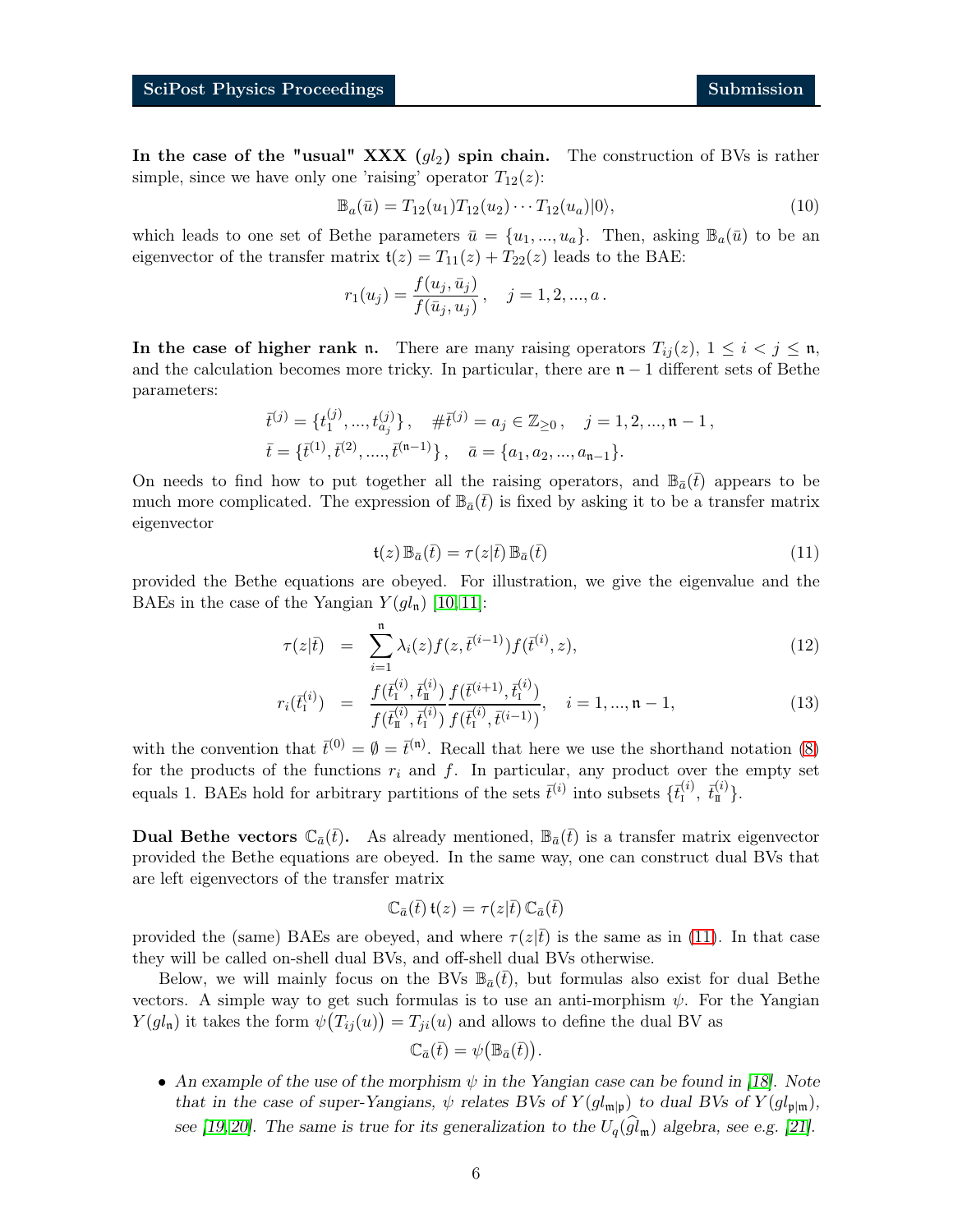Generalized models. Usually, when dealing with e.g. spin chain models, the Bethe equations are seen as a 'quantization' of the Bethe parameters  $\bar{t}$ . Here, for generalized models, since the functions  $r_i(z)$  are not fixed, BAEs are rather viewed as functional relations between the functions  $r_i(z)$ ,  $i = 1, ..., n-1$  and the Bethe parameters  $t_i^{(i)}$  $\stackrel{(i)}{j}$ .

#### <span id="page-6-2"></span>3.2 Expressions for Bethe vectors

There are different presentations for the BVs, each of them being adapted for different purpose.

Known formulas: the trace formula. It is the first general expression for BVs of higher rank algebras. Again, as an illustration, we present it in the case of the Yangian  $Y(ql_3)$ . For a BV  $\mathbb{B}_{a,b}(\bar{u}; \bar{v})$ , where  $a = \#\bar{u}$  and  $b = \#\bar{v}$ , one introduces  $a+b$  auxiliary spaces  $V = End(\mathbb{C}^3)$ . Then, the Bethe vector can be written as

$$
\mathbb{B}_{a,b}(\bar{u};\bar{v}) = \left(\lambda_2(\bar{u})\lambda_2(\bar{v})f(\bar{v},\bar{u})\right)^{-1} \underbrace{\operatorname{tr}_{a+b}\left(\overbrace{\mathbb{T}(\bar{u};\bar{v})}\mathbb{R}(\bar{u};\bar{v})\ e_{21}^{\otimes a}\otimes\ e_{32}^{\otimes b}\right)}_{\in Y(gl_3)}|0\rangle,
$$

where  $e_{ij}$  are the 3  $\times$  3 elementary matrices (acting in  $\mathbb{C}^3$ ) with 1 at position  $(i, j)$  and 0 elsewhere. The trace  $\text{tr}_{a+b}$  is taken over the  $a+b$  auxiliary spaces, and  $\mathbb{T}(\bar{u}, \bar{v})$  (resp.  $\mathbb{R}(\bar{u}, \bar{v})$ ) is a product of monodromy matrices (resp. R-matrices):

$$
\mathbb{T}(\bar{u}, \bar{v}) = T^1(u_1) \cdots T^a(u_a) T^{a+1}(v_1) \cdots T^{a+b}(v_b), \n\mathbb{R}(\bar{u}, \bar{v}) = \left( R^{a, a+1}(u_a, v_1) \cdots R^{a, a+b}(u_a, v_b) \right) \cdots \left( R^{1, a+1}(u_1, v_1) \cdots R^{1, a+b}(u_1, v_b) \right),
$$

where we have used the auxiliary space notation, i.e. the exponents indicate in which auxiliary space(s) the matrices act.

• The trace formula was introduced by Tarasov and Varchenko for  $Y(gl_m)$  and  $U_q(gl_m)$ algebras [\[12\]](#page-17-8). It has been generalized to superalgebras  $Y(gl_{\mathfrak{m}|\mathfrak{p}})$  and  $U_q(gl_{\mathfrak{m}|\mathfrak{p}})$  in [\[22\]](#page-18-4).

Recursion formulas. They allow to build BVs with a 'big' number of Bethe parameters from BVs having a smaller number of them. Again, in the  $gl_2$  case [\(10\)](#page-5-1), these recursion formulas are rather trivial,  $\mathbb{B}_{a+1}(\bar{u}) = T_{12}(u_k) \mathbb{B}_a(\bar{u}_k)$ , while they become more intricate for higher ranks. In the case of  $Y(ql_3)$ , they take the form:

<span id="page-6-0"></span>
$$
\lambda_2(u_k) f(\bar{v}, u_k) \mathbb{B}_{a+1,b}(\bar{u}; \bar{v}) = T_{12}(u_k) \mathbb{B}_{a,b}(\bar{u}_k; \bar{v}) + \sum_{i=1}^b r_2(v_i) g(v_i, u_k) f(\bar{v}_i, v_i) T_{13}(u_k) \mathbb{B}_{a,b-1}(\bar{u}_k; \bar{v}_i), \quad (14)
$$

<span id="page-6-1"></span>
$$
\lambda_3(v_k) f(v_k, \bar{u}) \mathbb{B}_{a,b+1}(\bar{u}; \bar{v}) = T_{23}(v_k) \mathbb{B}_{a,b}(\bar{u}; \bar{v}_k) + \sum_{j=1}^a g(v_k, u_j) f(u_j, \bar{u}_j) T_{13}(v_k) \mathbb{B}_{a-1,b}(\bar{u}_j; \bar{v}_k).
$$
(15)

Remark that considering the underlying finite Lie algebra  $gl_3$  with simple roots  $\alpha$ ,  $\beta$ , one sees that  $\mathbb{B}_{a,b}(\bar{u};\bar{v})$  "behaves" as the root  $a \alpha + b \beta$ . This reflects the fact that BVs are eigenvectors of the zero modes  $T_{kk}[0]$ , see section [5.2.](#page-12-0)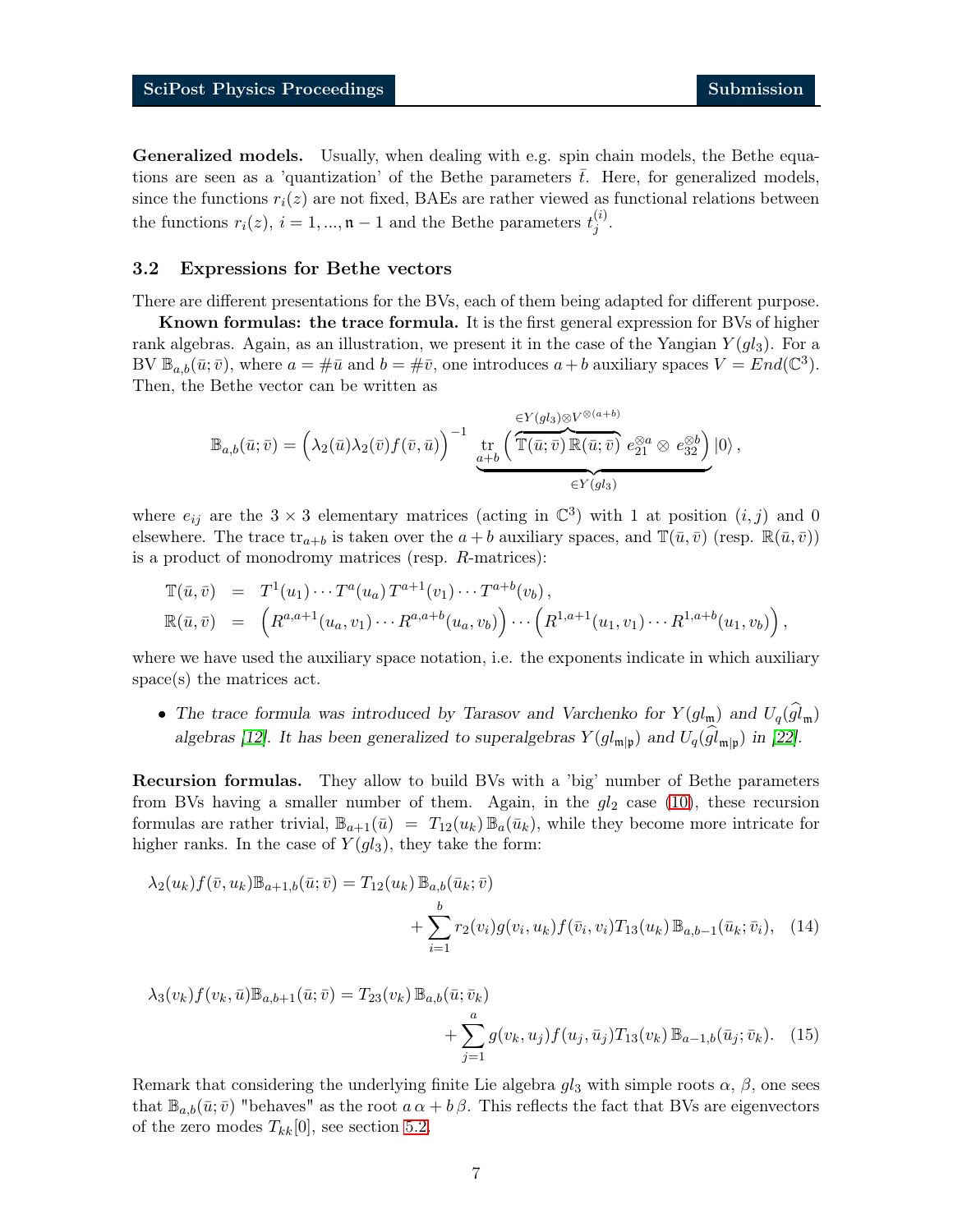• Recursion formulas are in fact a particular case of multiple action of  $T_{ij}(\bar{x})$  on BVs. The case of  $Y(gl_3)$  can be found in [\[23\]](#page-18-5),  $U_q(gl_3)$  in [\[24\]](#page-18-6), and  $Y(gl_{2|1})$  in [\[25\]](#page-18-7). It exists also for  $Y(gl_{\mathfrak{m}|\mathfrak{p}})$  [\[26\]](#page-18-8) and  $U_q(gl_{\mathfrak{n}})$  [\[27\]](#page-18-9).

Explicit formulas. Solving the recursion relations, we obtain different explicit formulas for the Bethe vectors, which depend on the recursion we use, e.g.  $(14)$  or  $(15)$  in the  $Y(ql_3)$  case. An example of such explicit expression is given by:

$$
\mathbb{B}_{a,b}(\bar{u};\bar{v}) = \sum \frac{\lambda_2(\bar{v}_1) \mathsf{K}_k(\bar{v}_1 | \bar{u}_1)}{\lambda_3(\bar{v}) \lambda_2(\bar{u})} \frac{f(\bar{v}_\pi, \bar{v}_1) f(\bar{u}_\pi, \bar{u}_1)}{f(\bar{v}_\pi, \bar{u}) f(\bar{v}_\pi, \bar{u}_1)} T_{12}(\bar{u}_\pi) T_{13}(\bar{u}_1) T_{23}(\bar{v}_\pi)|0\rangle, \tag{16}
$$

where the sums are taken over partitions of the sets:  $\bar{u} \Rightarrow {\bar{u}_I, \bar{u}_I}$  and  $\bar{v} \Rightarrow {\bar{v}_I, \bar{v}_I}$  with  $0 \leq \#\bar{u}_I = \#\bar{v}_I = k \leq \min(a, b)$  and  $\mathsf{K}_k(\bar{v}_I | \bar{u}_I)$  is the Izergin–Korepin determinant

<span id="page-7-1"></span><span id="page-7-0"></span>
$$
\mathsf{K}_{k}(\bar{x}|\bar{y}) = \Delta_{k}(\bar{x}) \Delta'_{k}(\bar{y}) \frac{f(\bar{x}, \bar{y})}{g(\bar{x}, \bar{y})} \det_{k} \left[ \frac{g^{2}(x_{i}, y_{j})}{f(x_{i}, y_{j})} \right], \qquad (17)
$$

$$
\Delta_k(\bar{x}) = \prod_{\ell \le m}^k g(x_\ell, x_m) \quad ; \quad \Delta'_k(\bar{y}) = \prod_{\ell \le m}^k g(y_m, y_\ell). \tag{18}
$$

• A fully explicit expression for BVs in the case of  $Y(gl_3)$  was presented in [\[23\]](#page-18-5) and in [\[27\]](#page-18-9) for  $U_q(gl_n)$ . The generalization to superalgebras can be found in [\[28\]](#page-18-10) for  $Y(gl_{2|1})$  and in [\[26\]](#page-18-8) for  $Y(gl_{\mathfrak{m}|\mathfrak{p}})$ .

Current presentation and projection method. Instead of presenting the algebra  $A$  in term of a monodromy matrix  $T(z)$ , one can use the current realization. It exists for the quantum groups  $U_q(gl_n)$  and  $U_q(gl_{m|\mathfrak{p}})$ , as well as for the double Yangians  $DY(gl_n)$  and  $DY(gl_{m|\mathfrak{p}})$ . The current realization is related to a Gauss decomposition of the monodromy matrix  $T(z)$  [\[29\]](#page-18-11). Using the projection method introduced by Khoroshkin, Pakuliak, and collaborators in the years 2006-10, one gets an explicit expression of BVs in a different basis.

As an illustration of the projection method, we consider the current realization of  $DY(ql_3)$ . Then, BVs can be written as

$$
\mathbb{B}_{a,b}(\bar{u};\bar{v})=\mathcal{N}\mathcal{P}_f^+\Big(F_1(u_1)\cdots F_1(u_a)F_2(v_1)\cdots F_2(v_b)\Big) k_1(\bar{u}) k_2(\bar{v})\,\ket{0},
$$

where

$$
\mathcal{N} = \frac{\prod_{1 \leq j < i \leq a} f(u_j, u_i) \prod_{1 \leq j < i \leq b} f(v_j, v_i)}{\lambda_2(\bar{u}) \lambda_3(\bar{v}) f(\bar{v}, \bar{u})},
$$

and

- 1.  $k_1(z)$  and  $k_2(z)$  are the Cartan generators;
- 2.  $F_1(z)$  is the generator associated to the first simple (negative) root;
- 3.  $F_2(z)$  is the generator associated to the second simple (negative) root;
- 4.  $\mathcal{P}_f^+$  is the projector of the Borel subalgebra on the positive modes.
- The construction of BV in the current presentation has been initiated for the  $U_q(gl_n)$ algebra in [\[13–](#page-17-9)[15\]](#page-17-4) and then generalized to the (super)Yangian  $Y(gl_{\mathfrak{m}|\mathfrak{p}})$  case in [\[26\]](#page-18-8).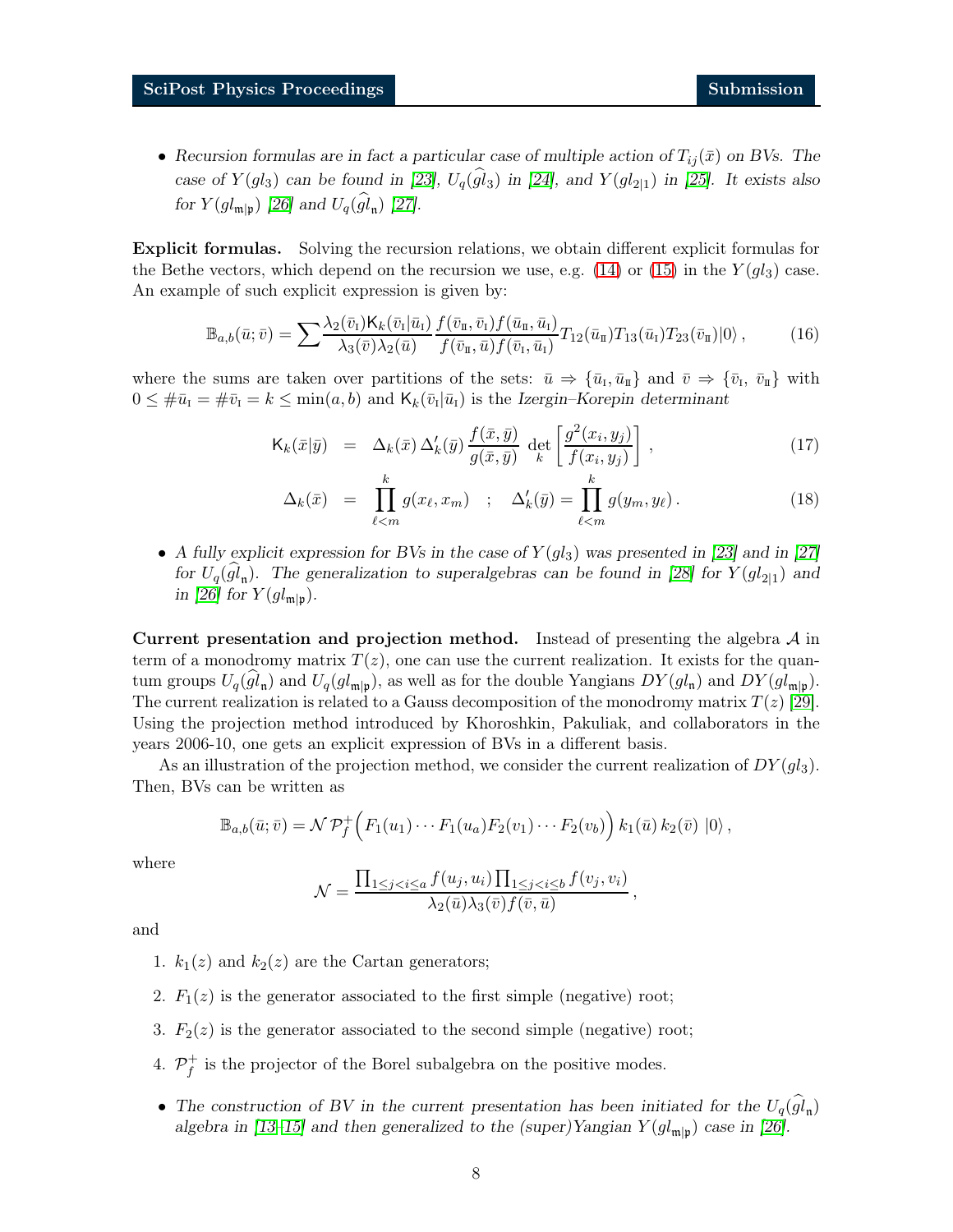#### 3.3 Relations between the different expressions of Bethe vectors

All the formulas presented in section [3.2](#page-6-2) are related:

- 1. The explicit expressions solve the recursion formulas;
- 2. The trace formula obeys the recursion formulas;
- 3. The recursion formulas uniquely fix the BVs, once the initial values

$$
\mathbb{B}_{a,0}(\bar{u};\emptyset) = \frac{T_{12}(\bar{u})}{\lambda_2(\bar{u})}|0\rangle, \quad \text{or} \quad \mathbb{B}_{0,b}(\emptyset;\bar{v}) = \frac{T_{23}(\bar{v})}{\lambda_3(\bar{v})}|0\rangle
$$

for  $Y(ql_3)$  are known;

4. The projection of currents coincides with the trace formula.

Thus, they all describe the same (off-shell) BVs.

**Normalization of BVs.** The main property of BVs is that they become eigenvectors of the transfer matrix if the Bethe parameters enjoy the BAEs. Since any eigenvector is defined up to a normalization factor, the BVs also have a freedom in their normalization. The choice of normalization is a question of convenience. In the above formulas, the normalization was chosen as follows.

It follows from the explicit representation [\(16\)](#page-7-0) that BV is a polynomial in  $T_{ij}$  ( $i < j$ ) acting on  $|0\rangle$ . Among the terms of this polynomial, there is one term that does not depend on the operator  $T_{13}$ . We call this monomial main term and denote by  $\widetilde{\mathbb{B}}_{a,b}(\bar{u};\bar{v})$ . Thus,

<span id="page-8-0"></span>
$$
\mathbb{B}_{a,b}(\bar{u};\bar{v}) = \widetilde{\mathbb{B}}_{a,b}(\bar{u};\bar{v}) + \dots,
$$
\n(19)

where ellipsis refers to all the terms containing at least one operator  $T_{13}$ , and

<span id="page-8-1"></span>
$$
\widetilde{\mathbb{B}}_{a,b}(\bar{u};\bar{v}) = \frac{T_{12}(\bar{u})T_{23}(\bar{v})|0\rangle}{\lambda_3(\bar{v})\lambda_2(\bar{u})f(\bar{v},\bar{u})}.
$$
\n(20)

Thus, we fix the normalization of BV by the explicit form of the main term. This normalization is convenient for recursion formulas, formulas of the action of  $T_{ii}(z)$  on BVs, calculation of scalar products of BVs.

We use similar conventions on the normalization in the cases  $Y(gl_n)$ ,  $U_q(gl_n)$ , and  $Y(gl_{m|\mathfrak{p}})$ . In all these cases the BV contain a term that depends on the operators  $T_{i,i+1}$  only. We call it the main term. In the case of  $Y(gl_n)$  it is normalized as follows:

$$
\widetilde{\mathbb{B}}_{\bar{a}}(\bar{t}) = \frac{T_{12}(\bar{t}^{(1)})T_{23}(\bar{t}^{(2)})\dots T_{n-1,n}(\bar{t}^{(n-1)})|0\rangle}{\prod_{i=1}^{n-1} \lambda_{i+1}(\bar{t}^{(i)})\prod_{i=1}^{n-2} f(\bar{t}^{(i+1)},\bar{t}^{(i)})}.
$$
\n(21)

In the case  $U_q(gl_n)$  the normalization is the same, but one should take q-deformed analogs of the f-functions. For the superalgebra  $Y(gl_{\mathfrak{m}|\mathfrak{p}})$ , the normalization looks similar, but it takes into account the grading (see [\[20\]](#page-18-2)).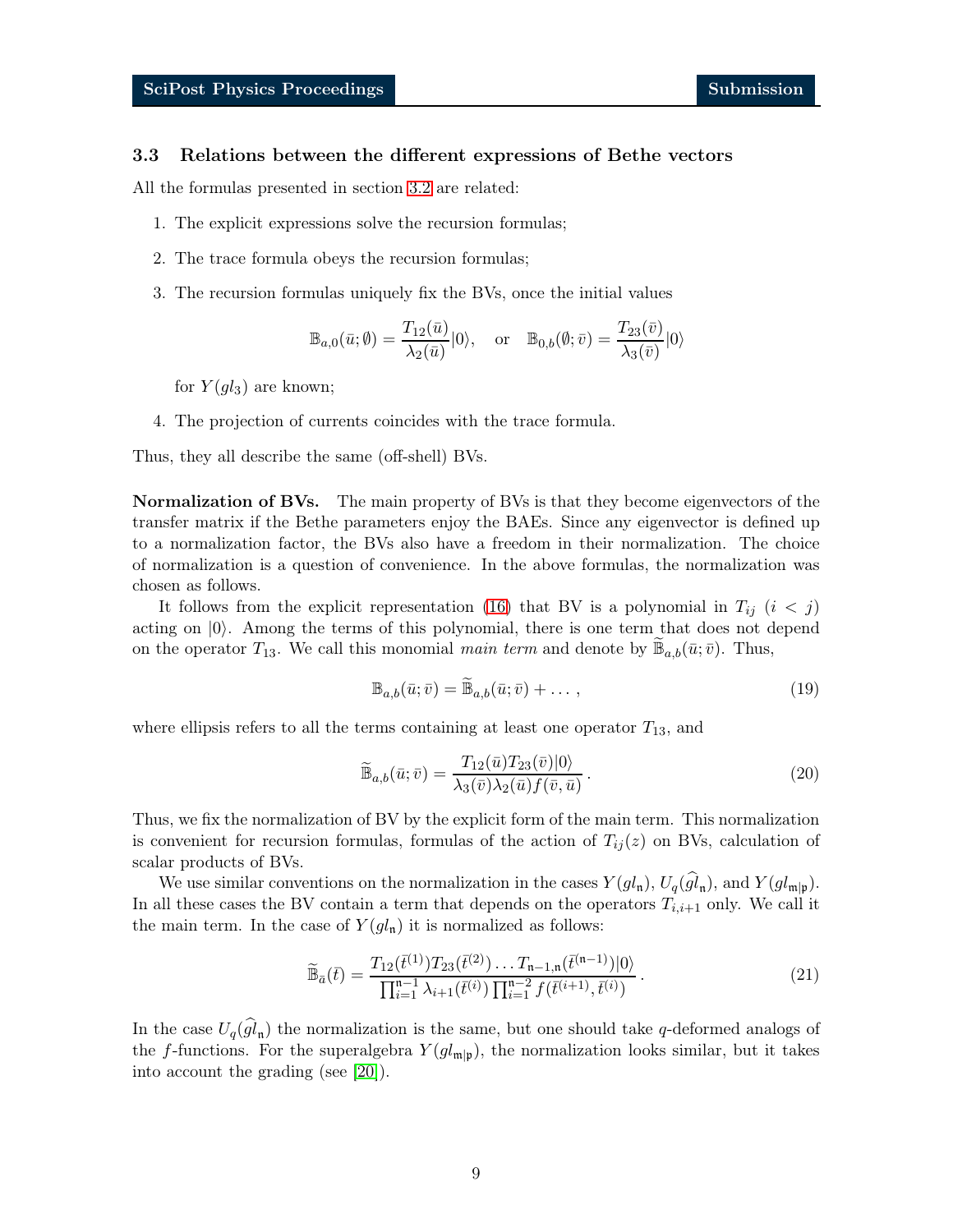# <span id="page-9-0"></span>4 Scalar products

Once the BVs (and dual BVs) are constructed, one can consider their scalar product

$$
S_{\bar{a}}(\bar{s}|\bar{t}) = \mathbb{C}_{\bar{a}}(\bar{s}) \mathbb{B}_{\bar{a}}(\bar{t}), \qquad (22)
$$

where

$$
\bar{s} = \{\bar{s}^{(1)}, \bar{s}^{(2)}, \dots, \bar{s}^{(n-1)}\},
$$
  
\n
$$
\bar{t} = \{\bar{t}^{(1)}, \bar{t}^{(2)}, \dots, \bar{t}^{(n-1)}\}
$$
  
\n
$$
\#\bar{s}^{(j)} = \#\bar{t}^{(j)}, \quad j = 1, \dots, n-1.
$$
\n(23)

If  $\#\bar{s}^{(j)} \neq \#\bar{t}^{(j)}$  for at least one j, then the scalar product vanishes.

## 4.1 Sum formula

<span id="page-9-1"></span>The scalar product of generic off-shell BVs can be presented in the form known as a sum formula

$$
S_{\bar{a}}(\bar{s}|\bar{t}) = \sum W_{\text{part}}(\bar{s}_{\text{I}}, \bar{s}_{\text{I}}|\bar{t}_{\text{I}}, \bar{t}_{\text{I}}) \prod_{j=1}^{\mathfrak{n}-1} r_j(\bar{s}_{\text{I}}^{(j)}) r_j(\bar{t}_{\text{I}}^{(j)}).
$$
 (24)

Korepin and then Reshetikhin were the first to obtain such formula, see references below. In [\(24\)](#page-9-1), the sum is taken over all possible partitions of each set  $\bar{t}^{(j)}$  and  $\bar{s}^{(j)}$  into subsets  $\{\bar{t}_1^{(j)}, \bar{t}_1^{(j)}\}$ and  $\{\bar{s}_I^{(j)}, \bar{s}_I^{(j)}\}$  respectively, such that  $\#\bar{t}_I^{(j)} = \#\bar{s}_I^{(j)}$ . The dependence on the monodromy matrix vacuum eigenvalues  $r_j$  is given explicitly. The coefficient  $W_{part}$  are rational functions of the Bethe parameters  $\bar{s}$  and t. They are completely determined by the R-matrix. Thus, they do not depend on the specific representative of the generalized model.

The first formula of this type, corresponding to the  $Y(gl_2)$  and  $U_q(gl_2)$  based models, was obtained by Korepin. For these models, one can derive the sum formula using the explicit form of the BVs. However, in the models with higher rank of symmetry, the use of explicit formulas for BVs leads to too cumbersome expressions. A generalization of the sum formula to the  $Y(gl_3)$  case was done by Reshetikhin via a special diagram technique. In the case of  $Y(gl_{\mathfrak{m}}), Y(gl_{\mathfrak{m}}|p),$  and  $U_q(gl_{\mathfrak{m}})$  the sum formula was derived by the use of a coproduct formula for BVs [\[20\]](#page-18-2). This method allows to express an arbitrary coefficient  $W_{part}$  in terms of so-called highest coefficients. Namely, if we set

$$
Z(\bar{s}|\bar{t}) = W_{\text{part}}(\bar{s}, \emptyset|\bar{t}, \emptyset),
$$
  
\n
$$
Z(\bar{t}|\bar{s}) = W_{\text{part}}(\emptyset, \bar{s}|\emptyset, \bar{t}),
$$
\n(25)

then the general coefficient  $W_{part}(\bar{s}_I, \bar{s}_{II}|\bar{t}_I, \bar{t}_{II})$  has the following form

$$
W_{\text{part}}(\bar{s}_{\text{I}}, \bar{s}_{\text{I}}|\bar{t}_{\text{I}}, \bar{t}_{\text{I}}) = Z(\bar{s}_{\text{I}}|\bar{t}_{\text{I}}) Z(\bar{t}_{\text{I}}|\bar{s}_{\text{I}}) \frac{\prod_{k=1}^{n-1} f(\bar{s}_{\text{I}}^{(k)}, \bar{s}_{\text{I}}^{(k)}) f(\bar{t}_{\text{I}}^{(k)}, \bar{t}_{\text{I}}^{(k)})}{\prod_{j=1}^{n-2} f(\bar{s}_{\text{I}}^{(j+1)}, \bar{s}_{\text{I}}^{(j)}) f(\bar{t}_{\text{I}}^{(j+1)}, \bar{t}_{\text{I}}^{(j)})}.
$$
(26)

The highest coefficients are known explicitly for  $Y(gl_3)$ ,  $Y(gl_{2|1})$ , and  $U_q(gl_3)$ . For higher rank algebras they can be constructed via special recursions.

• We already mentioned Korepin [\[30\]](#page-18-12) for  $Y(gl_2)$  or  $U_q(gl_2)$ , and Reshetikhin [\[16\]](#page-17-5) for  $Y(gl_3)$ . For  $U_q(gl_3)$ , the highest coefficient is given in [\[31\]](#page-18-13), and the full formula in [\[32\]](#page-19-0). The super Yangian  $Y(gl_{2|1})$  was dealt in [\[33\]](#page-19-1), while the general cases of  $Y(gl_{m|\mathfrak{p}})$  and  $U_q(gl_n)$  were respectively presented in [\[20\]](#page-18-2) and [\[21\]](#page-18-3).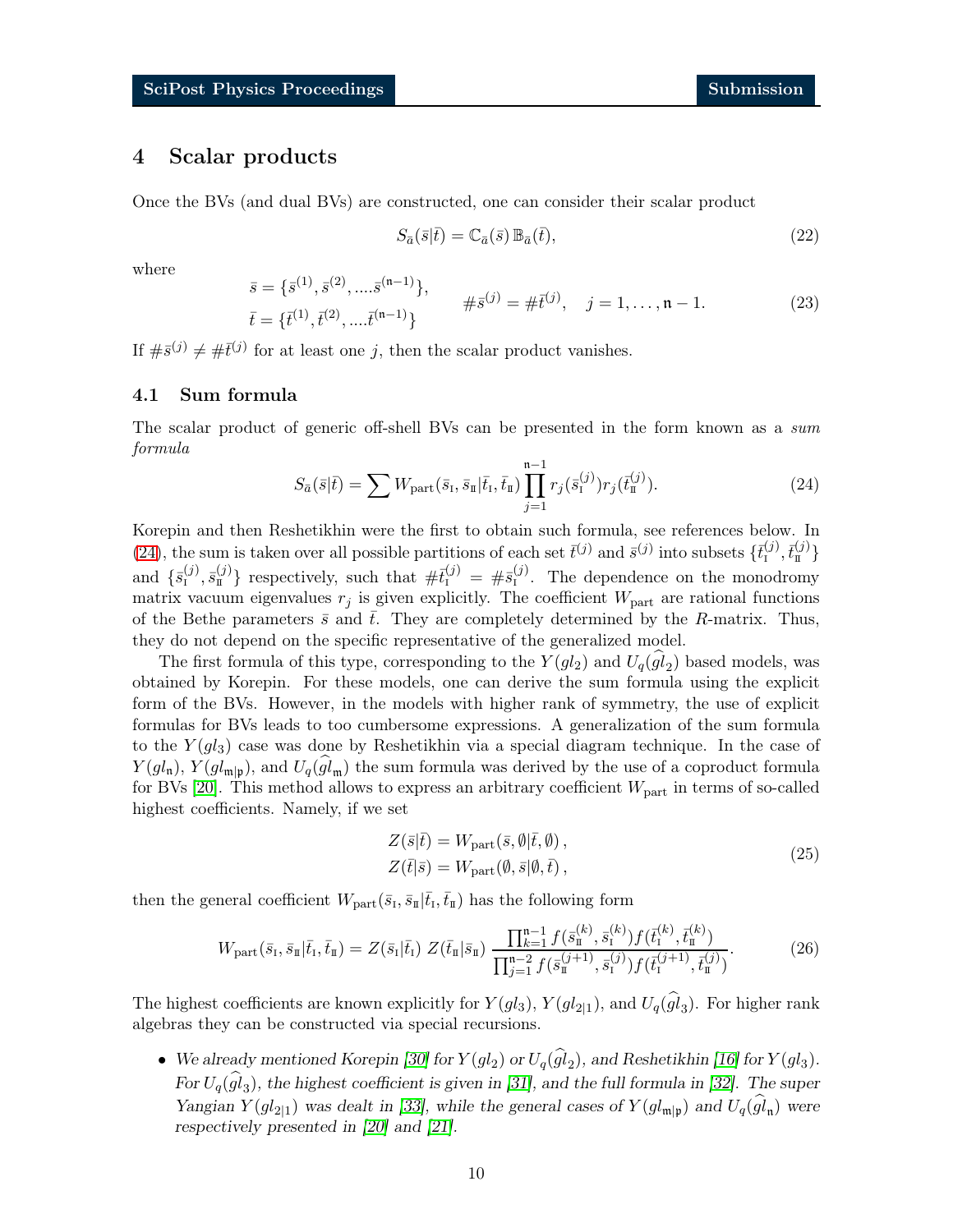The expression [\(24\)](#page-9-1) is valid for all BVs (on-shell or off-shell). However, it is difficult to handle, specially when considering the thermodynamic limit, so that we look for determinant expressions for  $S_{\bar{a}}(\bar{s}|\bar{t})$ .

### <span id="page-10-0"></span>4.2 Determinant formula

It is known that for the  $Y(gl_2)$  and  $U_q(gl_2)$  based models the sum over partitions in [\(24\)](#page-9-1) can be reduced to a single determinant if one of BVs is on-shell [\[34\]](#page-19-2). An analog of this determinant representation for the higher rank algebras is not known for today. However, determinant formulas for the scalar products have been obtained in some particular cases. One needs to impose more restrictive conditions for the BVs as we shall see below. The results have been obtained only for some specific algebras that we describe at the end of this subsection.

Consider the particular case  $Y(ql_3)$  and the scalar product of an on-shell Bethe vector  $\mathbb{B}_{a,b}(\bar{u}^B;\bar{v}^B)$  with a *twisted* dual on-shell Bethe vector  $\mathbb{C}_{a,b}^{\kappa}(\bar{u}^C;\bar{v}^C)$ . To define the twisted dual on-shell Bethe vector we consider the twisted transfer matrix

$$
\mathfrak{t}_{\kappa}(z) = \text{tr}\left(M\,T(z)\right) = T_{11}(z) + \kappa T_{22}(z) + T_{33}(z) \quad \text{with} \quad M = \text{diag}\{1, \kappa, 1\}.
$$

The twisted dual BV is an eigenvector of  $\mathfrak{t}_{\kappa}(z)$ 

$$
\mathbb{C}_{a,b}^{\kappa}(\bar{u}^C; \bar{v}^C) \mathfrak{t}_{\kappa}(z) = \tau_{\kappa}(z | \bar{u}^C, \bar{v}^C) \mathbb{C}_{a,b}^{\kappa}(\bar{u}^C; \bar{v}^C), \tag{27}
$$

with

$$
\tau_{\kappa}(z|\bar{u}^C,\bar{v}^C) = \lambda_1(z)f(\bar{u}^C,z) + \kappa\lambda_2(z)f(z,\bar{u}^C)f(\bar{v}^C,z) + \lambda_3(z)f(z,\bar{v}^C),\tag{28}
$$

provided the twisted BAEs are satisfied:

$$
r_1(u_j^C) = \kappa \frac{f(u_j^C, \bar{u}_j^C)}{f(\bar{u}_j^C, u_j^C)} f(\bar{v}, u_j^C),
$$
  

$$
r_2(v_j^C) = \frac{1}{\kappa} \frac{f(v_j^C, \bar{v}_j^C)}{f(\bar{v}_j^C, v_j^C)} \frac{1}{f(v_j^C, \bar{u})}.
$$

Then, the scalar product

$$
S_{a,b}^{\kappa} \equiv \mathbb{C}^{\kappa}_{a,b}(\bar{u}^{\scriptscriptstyle C};\bar{v}^{\scriptscriptstyle C})\,\mathbb{B}_{a,b}(\bar{u}^{\scriptscriptstyle B};\bar{v}^{\scriptscriptstyle B})
$$

can be written as:

<span id="page-10-1"></span>
$$
S_{a,b}^{\kappa} = \frac{g^2(\bar{v}^C, \bar{u}^B) \Delta_a'(\bar{u}^C) \Delta_a(\bar{u}^B) \Delta_b'(\bar{v}^C) \Delta_b(\bar{v}^B)}{\kappa^b f(\bar{v}^C, \bar{u}^B) f(\bar{v}^C, \bar{u}^C) f(\bar{v}^B, \bar{u}^B)} \det_{a+b} \mathcal{M},\tag{29}
$$

where  $\Delta_n$  and  $\Delta'_n$  are given by [\(18\)](#page-7-1), and M is a  $(a+b)\times(a+b)$  matrix. If we set  $\bar{\xi} = {\bar{u}^B, \bar{v}^C}$ , then

$$
\mathcal{M}_{j,k} = \frac{c}{\lambda_2(\xi_k)g(\xi_k, \bar{u}^C)g(\bar{v}^C, \xi_k)} \frac{\partial \tau_k(\xi_k|\bar{u}^C, \bar{v}^C)}{\partial u_j^C}, \quad j = 1, ..., a,
$$
\n
$$
\mathcal{M}_{a+j,k} = \frac{-c}{\lambda_2(\xi_k)g(\xi_k, \bar{u}^B)g(\bar{v}^B, \xi_k)} \frac{\partial \tau(\xi_k|\bar{u}^B, \bar{v}^B)}{\partial v_j^B}, \quad j = 1, ..., b.
$$
\n(30)

It is worth mentioning that in spite of this determinant representation is valid only for very specific case of the scalar product, it can be used as a generating formula for determinant representations of all form factors of the monodromy matrix entries (see sections [5.1,](#page-12-1) [5.2\)](#page-12-0).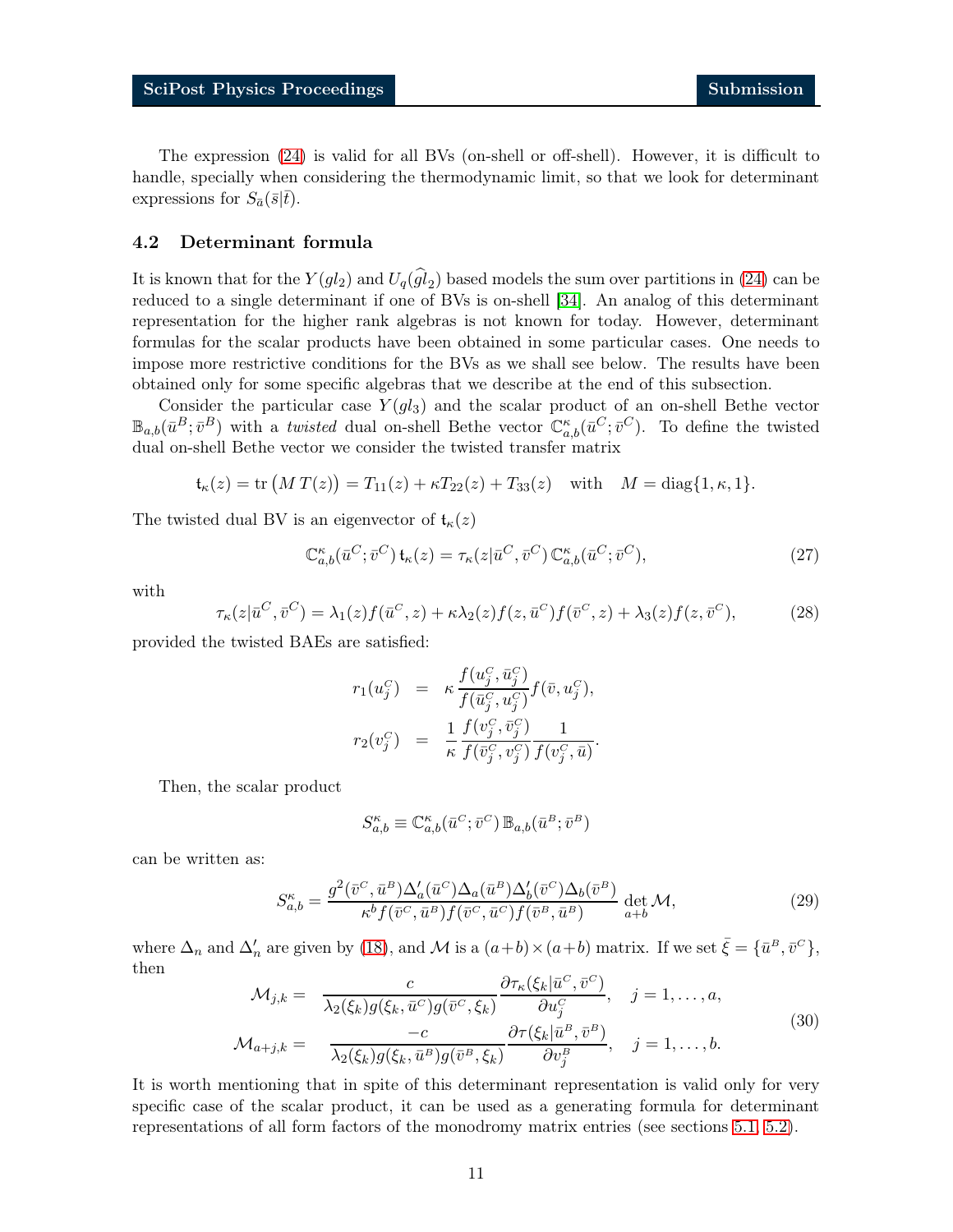• These formulas can be found in [\[35\]](#page-19-3) for the Yangian  $Y(gl_3)$  (see also [\[36\]](#page-19-4) for a determinant form of the highest coefficient). Similar determinant formula exists for the models described by  $U_q(gl_3)$  algebra [\[37\]](#page-19-5). In the case of super-Yangians  $Y(gl_{2|1})$  and  $Y(gl_{1|2})$ , a determinant representation was found for arbitrary diagonal twist matrix  $M = \text{diag}\{\kappa_1, \kappa_2, \kappa_3\}$  [\[38\]](#page-19-6). In the case of the Yangian  $Y(gl_3)$  and a twist matrix  $M = \text{diag}\{\kappa_1, \kappa_2, \kappa_3\},\$ a determinant formula for the scalar product was found up to corrections in  $(\kappa_i - 1)(\kappa_j - 1)$  [\[39\]](#page-19-7).

Unfortunately, for models with higher rank symmetry determinant representations are not known, except for the norms of on-shell BVs that we present now.

#### 4.3 Norm of on-shell BVs: Gaudin determinant

In this section we give a determinant formula for the norm of an on-shell BV. The case of the models described by  $Y(gl_2)$  and  $U_q(gl_2)$  algebras was considered in [\[30\]](#page-18-12), where a Gaudin hypothesis (see [\[40\]](#page-19-8), [\[41\]](#page-19-9)) was proved. A generalization of this result to the  $Y(q_3)$  based models was given in [\[16\]](#page-17-5). Here we focus on the  $Y(gl_n)$  case to lighten the presentation.

**The Gaudin matrix.** To introduce the Gaudin matrix, we first rewrite the BAEs as  $\Phi_k^{(i)}$  =  $1, k = 1, ..., a_i, i = 1, ..., n - 1$ , where

$$
\Phi_k^{(i)} = r_i(t_k^{(i)}) \frac{f(\bar{t}_k^{(i)}, t_k^{(i)})}{f(t_k^{(i)}, \bar{t}_k^{(i)})} \frac{f(t_k^{(i)}, \bar{t}^{(i-1)})}{f(\bar{t}^{(i+1)}, t_k^{(i)})}, \qquad k = 1, ..., a_i
$$
\n(31)

Then, the Gaudin matrix G is a block matrix  $(G^{(i,j)})_{i,j=1,\dots,n-1}$ , where each block  $G^{(i,j)}$ , of size  $a_i \times a_j$ , has entries

$$
G_{k,l}^{(i,j)} = -c \frac{\partial \log(\Phi_k^{(i)})}{\partial t_l^{(j)}}.
$$
\n(32)

**Norm of**  $\mathbb{B}_{\bar{a}}(\bar{t})$ . For an on-shell  $\mathbb{B}_{\bar{a}}(\bar{t})$ , the square of its norm is traditionally defined as  $S_{\bar{a}}(\bar{t}) = \mathbb{C}_{\bar{a}}(\bar{t})\mathbb{B}_{\bar{a}}(\bar{t}),$  where  $\mathbb{C}_{\bar{a}}(\bar{t})$  is its dual BV. Then one has:

$$
S_{\bar{a}}(\bar{t}) = \prod_{i=1}^{n} \prod_{k=1}^{a_i} \left( \frac{f(\bar{t}_k^{(i)}, t_k^{(i)})}{f(\bar{t}^{(i+1)}, t_k^{(i)})} \right) \det G,
$$
\n(33)

where  $\mathbb{B}_{\bar{a}}(t)$  is normalized as in [\(19\)](#page-8-0) and [\(21\)](#page-8-1). Note that if  $\mathbb{B}_{\bar{a}}(t)$  and  $\mathbb{C}_{\bar{a}}(s)$  are on-shell, we have  $\mathbb{C}_{\bar{a}}(\bar{s})\mathbb{B}_{\bar{a}}(t) = \delta_{\bar{s},\bar{t}}S_{\bar{a}}(t).$ 

• The representation of the norm of BVs are described in [\[42\]](#page-19-10) for  $Y(gl_n)$  and  $Y(gl_{m|p})$ . Similar representations for  $U_q(gl_n)$  can be found in [\[21\]](#page-18-3).

# <span id="page-11-0"></span>5 Form factors (FF)

Form factors are the building blocks to study correlation functions. Here we will consider the FF of the monodromy matrix entries:

$$
\mathcal{F}_{ij}(z|\bar{s};\bar{t})=\mathbb{C}_{\bar{a}'}(\bar{s})T_{ij}(z)\mathbb{B}_{\bar{a}}(\bar{t}),\qquad i,j=1,...,\mathfrak{n}-1
$$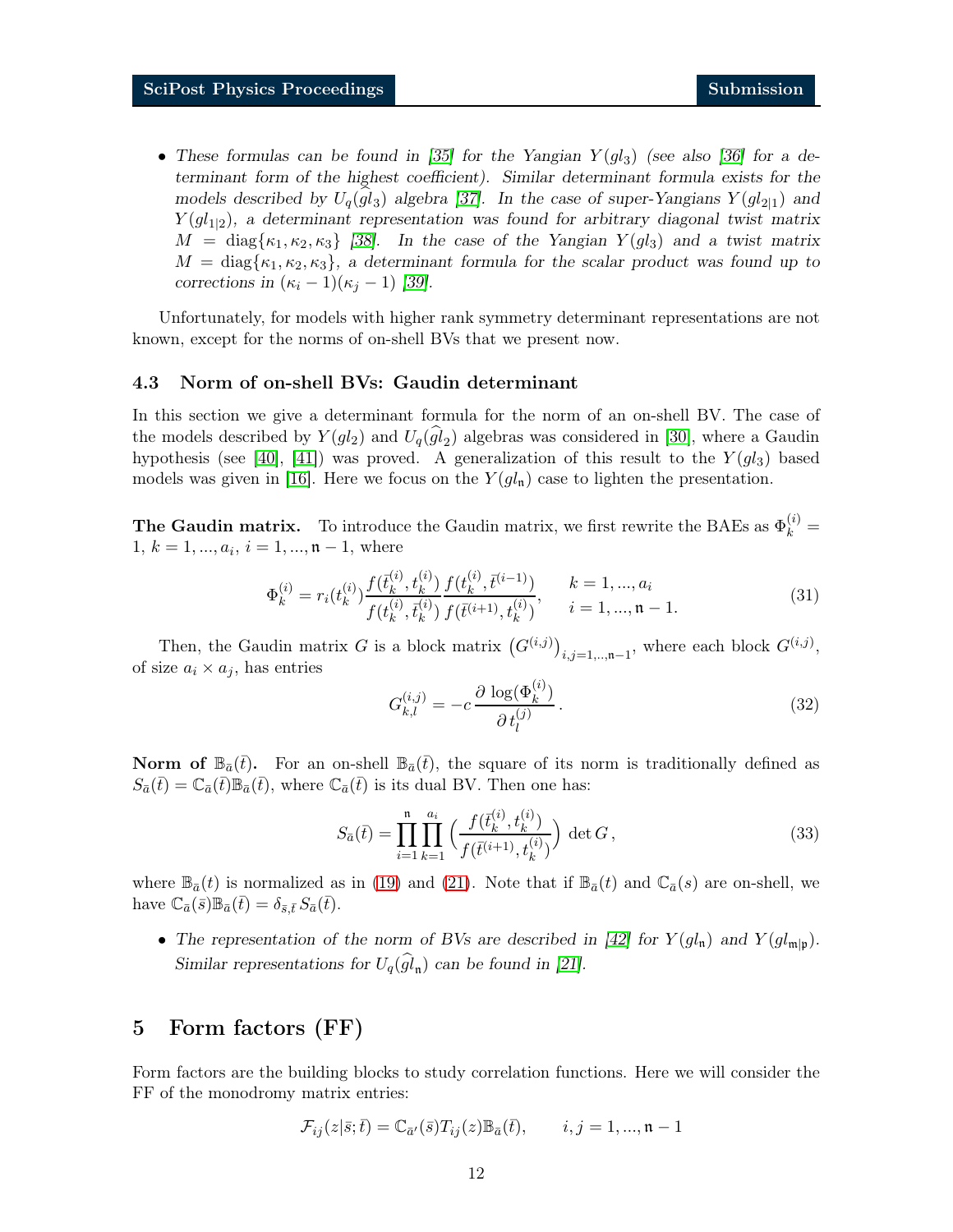where both  $\mathbb{C}_{\bar{a}'}(\bar{s})$  and  $\mathbb{B}_{\bar{a}}(\bar{t})$  are on-shell BVs. The cardinalities of the Bethe parameters of the dual BV  $\bar{a}' = \{a'_1, \ldots, a'_n\}$  depend on the operator  $T_{ij}(z)$ . Since the FF is based on the monodromy matrix, we will call diagonal (resp. off-diagonal) the FF related to diagonal (resp. off-diagonal) entries of  $T(z)$ . To compute these FF, we use four different techniques:

- 1. The twisted scalar product trick (which leads to diagonal FF);
- 2. The zero mode method (to deduce off-diagonal FF);
- 3. The universal FF (for the general form of the FF);
- 4. The composite model (for FF of local operators).

We describe all these techniques below, again in the case of the Yangian  $Y(g_n)$  to give simple formulas.

#### <span id="page-12-1"></span>5.1 Twisted scalar product trick

Diagonal FF  $\mathcal{F}_{ii}(z|\bar{s};\bar{t})$  are computed using the "twisted scalar product" trick. Consider a twist matrix  $M = \text{diag}\{\kappa_1, \ldots, \kappa_n\}$  and define a twisted transfer matrix as

$$
\mathfrak{t}_{\bar{\kappa}}(z) = \text{tr}\big(MT(z)\big). \tag{34}
$$

From the simple identity

<span id="page-12-2"></span>
$$
\mathfrak{t}_{\bar{\kappa}}(z) - \mathfrak{t}(z) = (\kappa_1 - 1) T_{11}(z) + \cdots + (\kappa_n - 1) T_{nn}(z),
$$
  

$$
T_{jj}(z) = \frac{d}{d\kappa_j} (\mathfrak{t}_{\bar{\kappa}}(z) - \mathfrak{t}(z)), \quad j = 1, 2, ..., n,
$$

one deduces that

$$
\mathcal{F}_{jj}(z|\bar{s};\bar{t}) = \frac{d}{d\kappa_j} \Big[ \mathbb{C}_{\bar{a}}^{\bar{\kappa}}(\bar{s}) \big( \mathfrak{t}_{\bar{\kappa}}(z) - \mathfrak{t}(z) \big) \mathbb{B}_{\bar{a}}(\bar{t}) \Big]_{\bar{\kappa}=1} = \frac{d}{d\kappa_j} \Big[ \big( \tau_{\bar{\kappa}}(z;\bar{s}) - \tau(z;\bar{t}) \big) \, S_{\bar{a}}^{\bar{\kappa}}(\bar{s}|\bar{t}) \Big]_{\bar{\kappa}=1}, \tag{35}
$$

where  $\bar{\kappa} = 1$  means that  $\kappa_j = 1$  for  $j = 1, \ldots, \mathfrak{n}$ . The function  $\tau_{\bar{\kappa}}(z; \bar{s})$  is the eigenvalue of the twisted dual on-shell BV  $\mathbb{C}_{\bar{a}}^{\bar{\kappa}}(\bar{s})$ . It is given by equation [\(12\)](#page-5-2), in which one should replace  $\bar{t}^{(j)} \to \bar{s}^{(j)}$  and  $\lambda_j(z) \to \kappa_j \lambda_j(z)$ . Hence, if one knows the form of the twisted scalar product, one can deduce the diagonal FF.

• The same trick also can be done for the cases  $Y(gl_{m|p})$  and  $U_q(gl_n)$ . However, determinant representations for the twisted scalar products  $S_{\bar{a}}^{\vec{\kappa}}(\bar{s}|\bar{t})$  for today are rather seldom, see section [4.2.](#page-10-0) They provide determinant expressions for diagonal FF in  $Y(gl_3)$  and  $Y(gl_{2|1})$ models, see [\[39\]](#page-19-7) and [\[19\]](#page-18-1) respectively. For  $U_q(gl_3)$  models, due to the special twist, only  $\mathcal{F}_{2,2}(z|\bar{s};\bar{t})$  is known [\[37\]](#page-19-5). Other FF are missing up to now.

#### <span id="page-12-0"></span>5.2 Zero mode method

Zero modes of the monodromy matrix. They correspond to the finite dimensional Lie subalgebra embedded in A. For instance, they form a  $gl_n$  Lie subalgebra in  $Y(gl_n)$ . Typically they are defined as

$$
T_{ij}[0] = \lim_{w \to \infty} \frac{w}{c} (T_{ij}(w) - \delta_{ij}), \qquad (36)
$$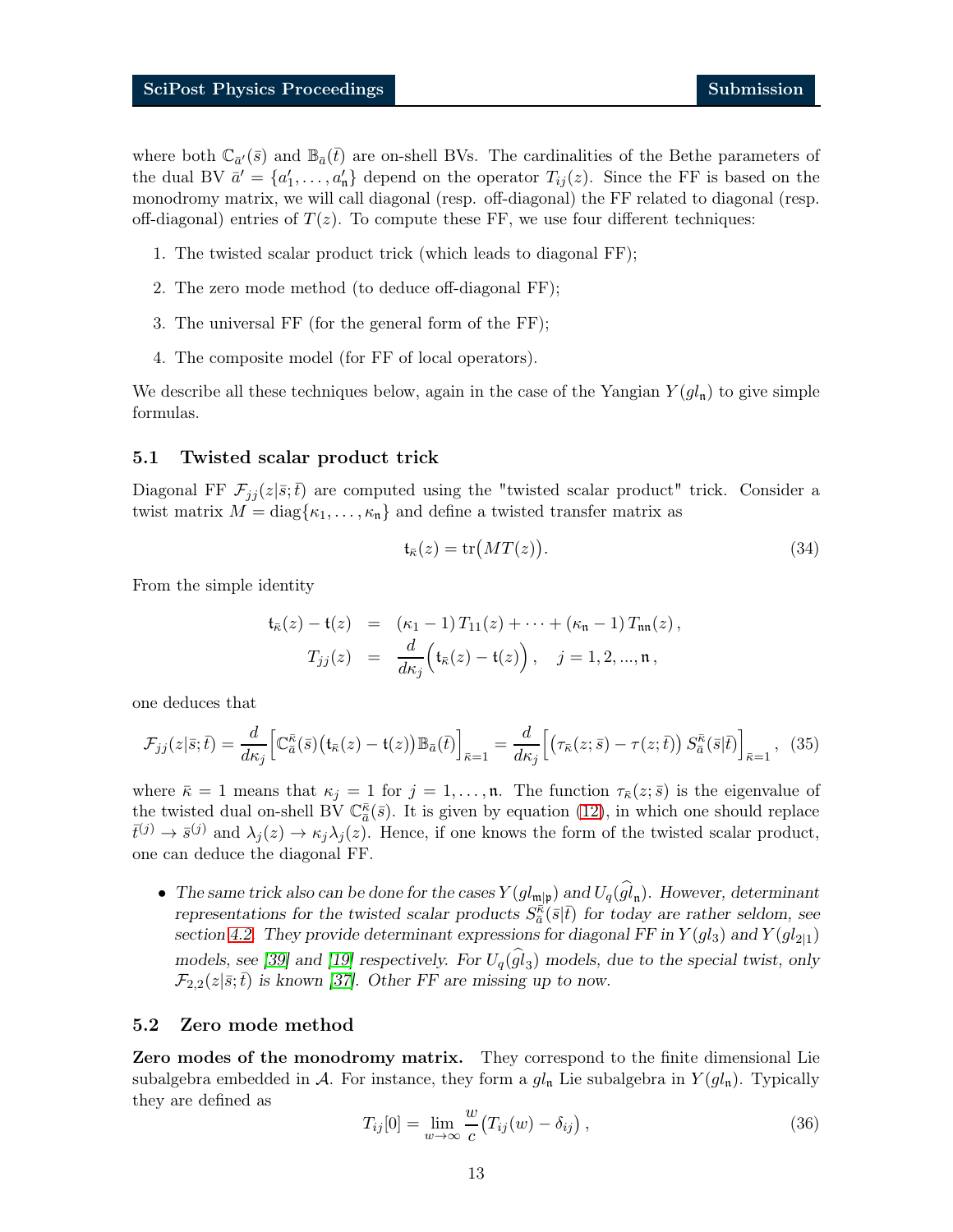but depending on the model and on  $A$ , some normalisation can be implied before taking the limit  $w \to \infty$ . The monodromy matrix is a representation of this Lie subalgebra:

$$
[T_{ij}[0], T_{kl}[0]] = \delta_{kj} T_{il}[0] - \delta_{il} T_{kj}[0],
$$
  

$$
[T_{ij}[0], T_{kl}(z)] = \delta_{kj} T_{il}(z) - \delta_{il} T_{kj}(z).
$$
 (37)

Bethe vectors and zero modes. The zero modes occur naturally in the BVs when one of the Bethe parameter is sent to infinity:

$$
\lim_{w \to \infty} \frac{w}{c} \mathbb{B}(\bar{t}^{(1)}, \dots, \{\bar{t}^{(j-1)}, w\}, \bar{t}^{(j)}, \dots, \bar{t}^{(n-1)}) = T_{j-1,j}[0] \mathbb{B}(\bar{t}),
$$
\n
$$
\lim_{w \to \infty} w \mathbb{C}(\bar{s}^{(1)}, \dots, \{\bar{s}^{(j-1)}, w\}, \bar{s}^{(j)}, \dots, \bar{s}^{(n-1)}) = \mathbb{C}(\bar{s}) T_{j,j-1}[0].
$$
\n(38)

Here and further, to simplify the formulas. we omit the subscripts of the BVs that refer to the cardinalities of the Bethe parameters.

In the  $Y(gl_n)$  and  $Y(gl_{m|p})$  cases, the BAEs are compatible with the limit<sup>[2](#page-13-0)</sup>  $t_k^{(j-1)} \to \infty$  for j and k fixed. This implies that if the BV  $\mathbb{B}(\bar{t})$  is on-shell then so is  $\mathbb{B}(\{\infty,\bar{t}\})$ .

Moreover, still for the  $Y(gl_n)$  and  $Y(gl_{m|p})$  cases, on-shell BVs obey a highest weight property with respect to the zero modes. Indeed, if  $\mathbb{B}(\bar{t})$  and  $\mathbb{C}(\bar{s})$  are on-shell, with  $\bar{t}$  and  $\bar{s}$ finite, then

$$
T_{ij}[0]\,\mathbb{B}(\bar{t}) = 0 \quad \text{and} \quad \mathbb{C}(\bar{s})\,T_{ji}[0] = 0, \qquad i > j\,.
$$

From these properties, we can elaborate a method to relate different FF. For obvious reason, we call it the zero mode method.

**The zero mode method**  $(Y(gl_n)$  and  $Y(gl_{m|p})$  cases). The basic idea behind the zero mode method is to use the Lie algebra symmetry generated by the zero modes and the highest weight property of on-shell BVs to obtain relations among form factors. To illustrate the method we show it on an example in the  $Y(gl_n)$  case, starting from a diagonal FF. We have

$$
\lim_{w \to \infty} \frac{w}{c} \mathcal{F}_{jj}(z|\bar{s}; \bar{t}^{(1)}, ..., \{\bar{t}^{(j-1)}, w\}, \bar{t}^{(j)}, ... \bar{t}^{(n-1)})
$$
\n
$$
= \mathbb{C}(\bar{s}) T_{jj}(z) \lim_{w \to \infty} \frac{w}{c} \mathbb{B}(\bar{t}^{(1)}, ..., \{\bar{t}^{(j-1)}, w\}, \bar{t}^{(j)}, ... \bar{t}^{(n-1)})
$$
\n
$$
= \mathbb{C}(\bar{s}) T_{jj}(z) T_{j-1,j}[0] \mathbb{B}(\bar{t})
$$
\n
$$
= \mathbb{C}(\bar{s}) [T_{jj}(z), T_{j-1,j}[0]] \mathbb{B}(\bar{t})
$$
\n
$$
= \mathbb{C}(\bar{s}) T_{j-1,j}(z) \mathbb{B}(\bar{t})
$$
\n
$$
= \mathcal{F}_{j-1,j}(z|\bar{s}; \bar{t}).
$$

Symbolically, we will write:  $\lim_{w \to \infty} \frac{w}{c}$  $\frac{d}{c}\mathcal{F}_{jj}(z|\bar{s}; \{w,\bar{t}\}) = \mathcal{F}_{j-1,j}(z|\bar{s};\bar{t}), w \in \bar{t}^{(j)}$ . Similarly,

<span id="page-13-0"></span><sup>&</sup>lt;sup>2</sup>To provide the compatibility of BAEs in this limit, one should have  $r_j(z) \to 1$  as  $z \to \infty$ . This is not always true even for the models described by the  $Y(gl_n)$  and  $Y(gl_{m|p})$ . We show in section [5.3](#page-14-0) how this problem can be solved.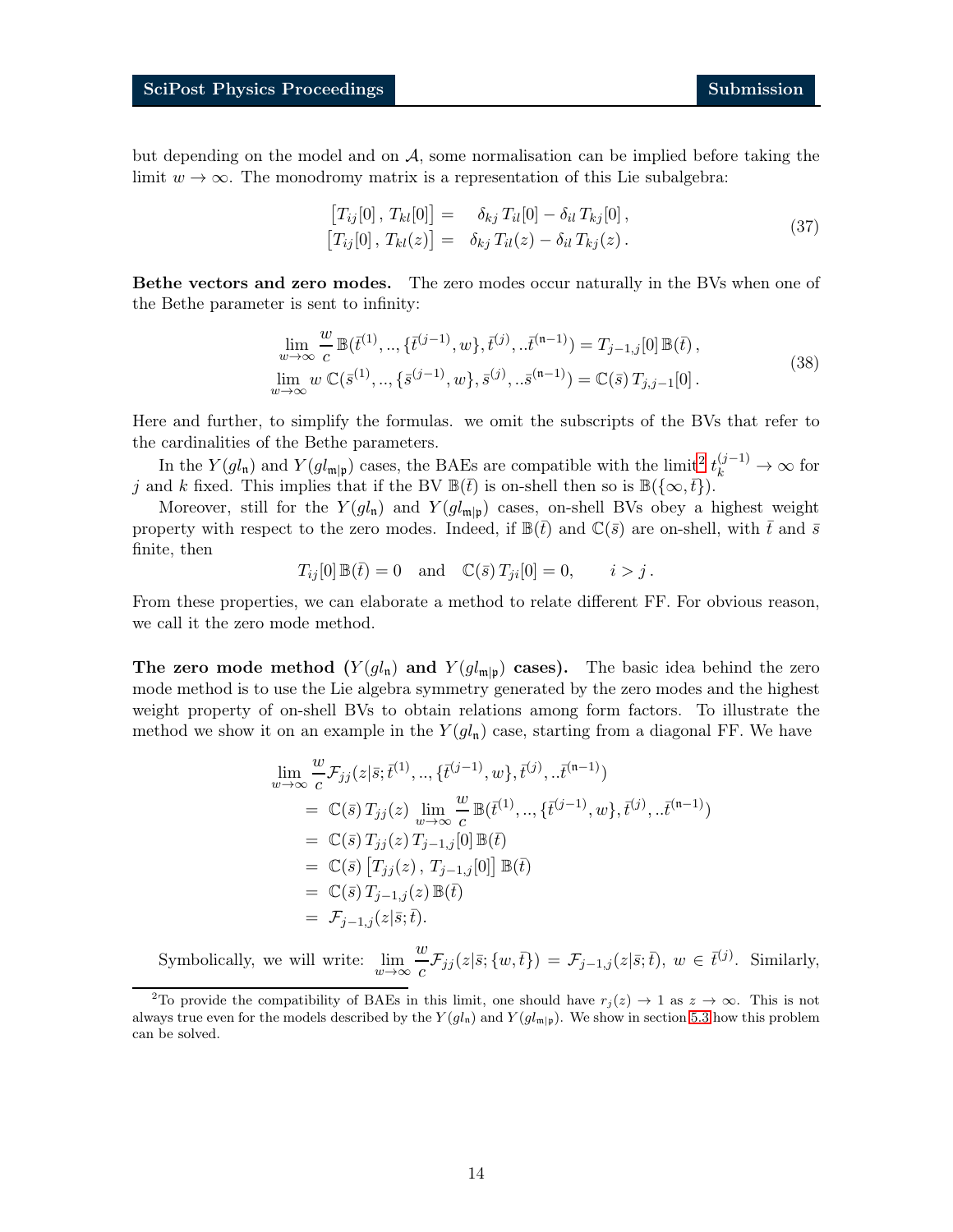<span id="page-14-1"></span> $\overline{u}$ 

with the zero mode method, one gets the following relations:

$$
\lim_{w \to \infty} \frac{w}{c} \mathcal{F}_{jj}(z|\bar{s}; \{w, \bar{t}\}) = \mathcal{F}_{j-1,j}(z|\bar{s}; \bar{t}), \qquad w \in \bar{t}^{(j)},
$$
\n
$$
\lim_{w \to \infty} \frac{w}{c} \mathcal{F}_{jj}(z|\{w, \bar{s}\}; \bar{t}) = -\mathcal{F}_{j,j-1}(z|\bar{s}; \bar{t}), \qquad w \in \bar{s}^{(j)},
$$
\n
$$
\lim_{w \to \infty} \frac{w}{c} \mathcal{F}_{j-1,j}(z|\bar{s}; \{w, \bar{t}\}) = \mathcal{F}_{j-2,j}(z|\bar{s}; \bar{t}), \qquad w \in \bar{t}^{(j-1)},
$$
\n
$$
\lim_{w \to \infty} \frac{w}{c} \mathcal{F}_{j,j-1}(z|\{w, \bar{s}\}; \bar{t}) = -\mathcal{F}_{j,j-2}(z|\bar{s}; \bar{t}), \qquad w \in \bar{s}^{(j-1)},
$$
\n
$$
(39)
$$

and so on. Thus, all the off-diagonal FF can be computed starting from diagonal ones. Moreover, from the limit

$$
\lim_{w \to \infty} \frac{w}{c} \mathcal{F}_{j-1,j}(z|\{w,\bar{s}\};\bar{t}) = \mathcal{F}_{j,j}(z|\bar{s};\bar{t}) - \mathcal{F}_{j-1,j-1}(z|\bar{s};\bar{t}), \quad w \in \bar{s}^{(j)} \tag{40}
$$

one deduces that only one diagonal FF is needed to compute all the FF based on the monodromy matrix.

• These considerations were developed in  $[43]$  for  $Y(gl_3)$ , but the same consideration can be done for  $Y(gl_{\mathfrak{m}|\mathfrak{p}})$ . Thus, the determinant representation for the scalar product [\(29\)](#page-10-1) does generate determinant formulas for all FF in the models described by  $Y(g_{3})$  [\[18,](#page-18-0)[44\]](#page-19-12) and its super-analogs  $Y(gl_{2|1})$  and  $Y(gl_{1|2})$  [\[19\]](#page-18-1). However, a generalization of this method to the case of the  $U_q(gl_n)$  algebra is not straightforward.

## <span id="page-14-0"></span>5.3 Universal Form Factors

Consider the case of  $Y(gl_n)$  or  $Y(gl_{m|p})$  algebra. Let  $\mathbb{C}(\bar{s})$  and  $\mathbb{B}(\bar{t})$  be on-shell and such that their eigenvalues  $\tau(z|\bar{s})$  and  $\tau(z|\bar{t})$  are different. Then the ratio

$$
\mathbb{F}_{i,j}(\bar{s};\bar{t}) = \frac{\mathcal{F}_{i,j}(z|\bar{s};\bar{t})}{\tau(z|\bar{s}) - \tau(z|\bar{t})}
$$
(41)

is independent of z and does not depend on the monodromy matrix vacuum eigenvalues. It depends solely on the R-matrix, and is thus model independent. We call it the universal FF.

One can show that the relations [\(39\)](#page-14-1) yield similar relations for the universal FF. On the other hand, it follows form [\(35\)](#page-12-2) that the diagonal universal FF are related to the twisted scalar product by

$$
\mathbb{F}_{jj}(\bar{s};\bar{t}) = \frac{d}{d\kappa_j} S^{\bar{\kappa}}(\bar{s}|\bar{t})\Big|_{\bar{\kappa}=1}.
$$
\n(42)

Thus, computing  $S^{\bar{\kappa}}(\bar{s}|\bar{t})$  we can find all the universal FF.

Since the universal FF are completely determined by the R-matrix, they do not depend on the behavior of the monodromy matrix  $T(z)$  at  $z \to \infty$ . Therefore, they can be used to calculate ordinary FF in models for which BAEs do not admit infinite roots. In this way, one can circumvent the  $z \to \infty$  limit even for models where the zero modes method formally fails.

Note that in the models described by the  $U_q(gl_n)$  algebra, the universal FF exist for the diagonal operators  $T_{jj}(z)$  only.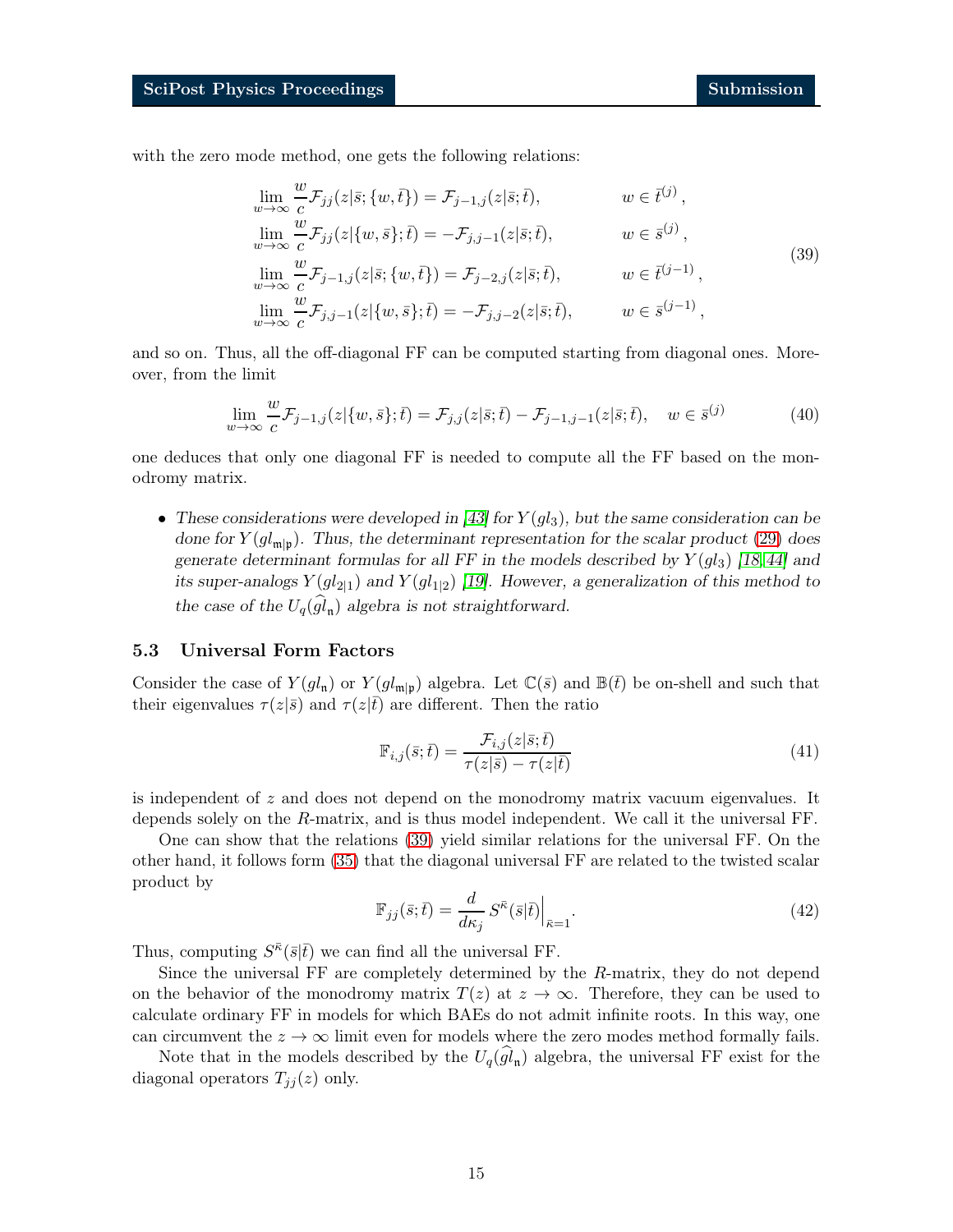#### 5.4 Composite models

In the models, for which an explicit solution of the inverse scattering problem is known [\[45–](#page-20-0)[47\]](#page-20-1), the FF of the monodromy matrix entries immediately yield FF of local operators. In other cases, the FF of local operators can be calculated within the framework of the composite model [\[48\]](#page-20-2). In this model, the total monodromy matrix  $T(z)$  is presented as a product of two partial monodromy matrices  $T^{(2)}(z)$  and  $T^{(1)}(z)$  as

<span id="page-15-0"></span>
$$
T(z) = T^{(2)}(z) T^{(1)}(z)
$$
\n(43)

<span id="page-15-1"></span>with

$$
T^{(2)}(z) = \mathcal{L}_L(z) \cdots \mathcal{L}_{m+1}(z),
$$
  
\n
$$
T^{(1)}(z) = \mathcal{L}_m(z) \cdots \mathcal{L}_1(z),
$$
\n(44)

where  $m \in [1, L]$  is an intermediate site of the chain. One can also consider continues composite models. Then the total monodromy matrix  $T(z)$  is still given by [\(43\)](#page-15-0), while the partial monodromy matrices  $T^{(j)}(z)$  should be understood as continuous limits of the products of the  $\mathcal{L}$ -operators in [\(44\)](#page-15-1).

We assume that each partial  $T^{(j)}(z)$  possesses a pseudo-vacuum vector  $|0\rangle^{(j)}$  so that  $|0\rangle =$  $|0\rangle^{(2)} \otimes |0\rangle^{(1)}$ , and

$$
T_{jj}^{(\ell)}(z)|0\rangle^{(\ell)} = \lambda_j^{(\ell)}(z)|0\rangle^{(\ell)}, \qquad \ell = 1, 2. \tag{45}
$$

Similarly to how it was done in section [5.2,](#page-12-0) one can introduce partial zero modes  $T_{ij}^{(\ell)}[0]$ . Then in the models described by the Yangian  $Y(gl_3)$ , the FF of the first partial zero modes are related to the universal FF by

<span id="page-15-2"></span>
$$
\mathbb{C}(\bar{s})T_{ij}^{(1)}[0]\mathbb{B}(\bar{t}) = \left(\prod_{k=1}^{2} \frac{r_k^{(1)}(\bar{s}^{(k)})}{r_k^{(1)}(\bar{t}^{(k)})} - 1\right) \mathbb{F}_{i,j}(\bar{s};\bar{t}), \qquad (46)
$$

where

$$
r_k^{(1)}(u) = \frac{\lambda_k^{(1)}(u)}{\lambda_{k+1}^{(1)}(u)},
$$
\n(47)

and we used the shorthand notation [\(8\)](#page-4-1) for the products of these functions. It is assumed in [\(46\)](#page-15-2) that the on-shell BVs  $\mathbb{C}(\bar{s})$  and  $\mathbb{B}(t)$  have different eigenvalues.

Since the number  $m$  of the intermediate site is not fixed, the FF of the first partial zero modes give an immediate access to the FF of the local operators  $(\mathcal{L}_m)_{ij}$  [0] due to

$$
T_{ij}^{(1;m)}[0] = \sum_{k=1}^{m} (\mathcal{L}_k)_{ij}[0],
$$
\n(48)

where we have stressed by the additional superscript m that the partial zero mode  $T_{ij}^{(1;m)}[0]$ depends on m. Then

$$
\mathbb{C}(\bar{s})(\mathcal{L}_m)_{ij}[0]\mathbb{B}(\bar{t}) = \mathbb{C}(\bar{s})\Big(T_{ij}^{(1;m)}[0] - T_{ij}^{(1;m-1)}[0]\Big)\mathbb{B}(\bar{t}).\tag{49}
$$

• These calculations for the Yangian  $Y(gl_3)$  can be found in [\[49–](#page-20-3)[52\]](#page-20-4), with application to the two-component Bose gas. Similar equations for FF of local operators in the case of Yangians  $Y(gl_{2|1})$  and  $Y(gl_{1|2})$  was obtained in [\[53\]](#page-20-5). Most probably, FF of local operators in the general  $Y(gl_n)$  and  $Y(gl_{m|p})$  cases can be expressed in terms of the universal FF in the same way.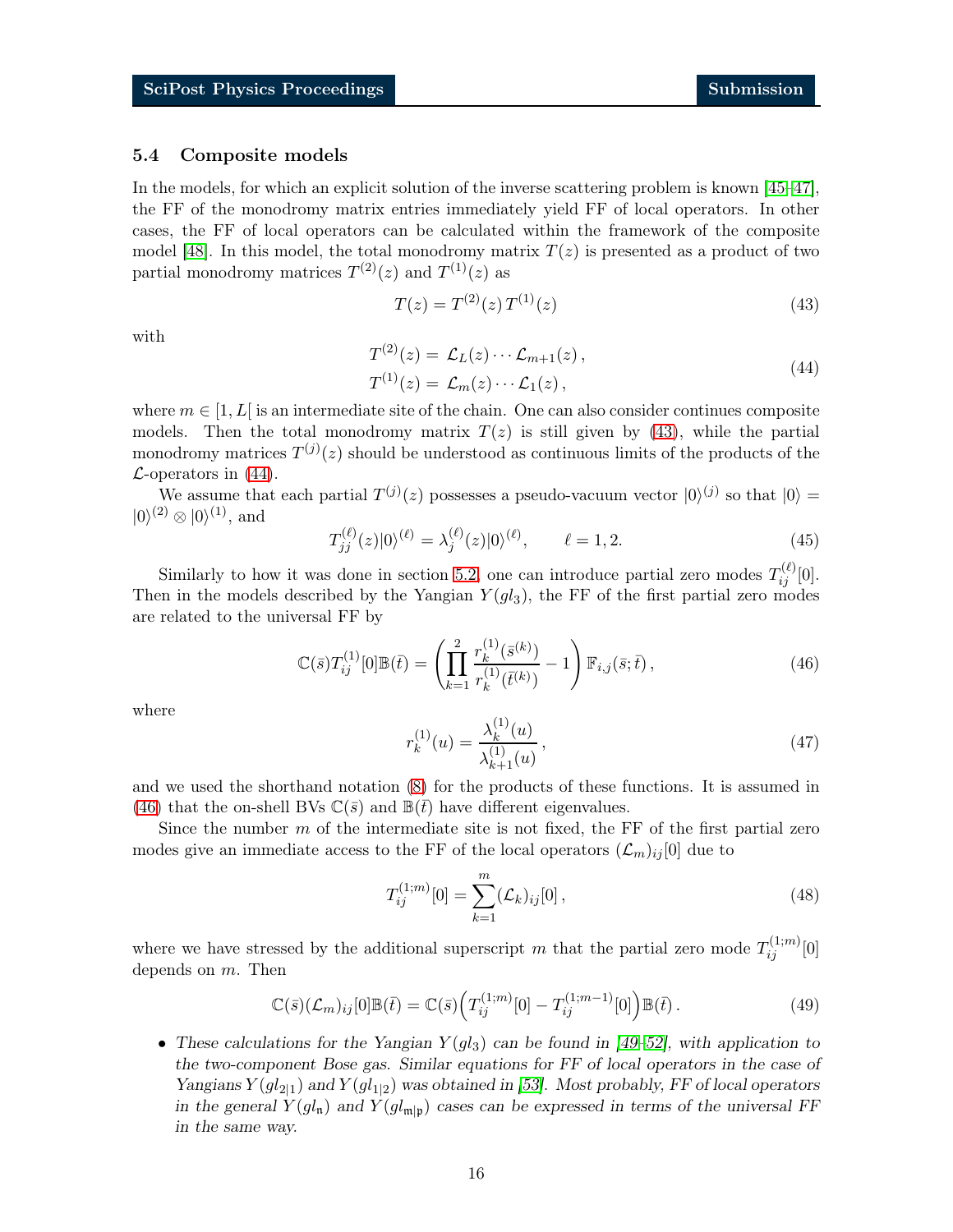# 6 Conclusion

Concerning the points described in the present review, many directions remain to be developed. Among them, one can distinguish the following ones.

(i) Finding a simpler expression for the scalar product of off-shell BVs. We have already mentioned the determinant expressions that seem to be well-adapted for the calculation of correlation functions and for the thermodynamic limit. Such expressions, even in the case of  $U_q(gl_3)$ , are thus highly desirable. On this point, note the determinant expression for XXX model in the thermodynamic limit found by Bettelheim and Kostov [\[54\]](#page-20-6). Remark also the approach by N. Grommov *et al.* using a single 'B'-operator [\[55\]](#page-20-7), for  $Y(gl_n)$  with fundamental representations.

(ii) Another way to get simple expressions for scalar products could be to use an integral representation. A first step has been done by M. Wheeler in [\[17\]](#page-17-6). Remark also that the projection method in the current presentation provides an integral representation, see e.g. [\[56\]](#page-20-8).

(iii) Once determinant expressions are known for scalar products, in the case of (super) Yangians, the zero mode methods allows to get similar expressions for the form factors. It would be good to get a similar method of the  $U_q(gl_n)$  case. It seems that the zero mode methods can be adapted to this case: we hope to come back on this point in a further publication.

Obviously, all these points are the first step towards the complete calculation of correlation functions and their asymptotics. As mentioned in the introduction, this calculation depends specifically on the model one wishes to study. Among the possible applications, one can distinguished multi-component Bose gas, tJ-model or the integrable approach to amplitudes in Super-Yang-Mills theories.

Finally, the case of other quantum algebras, based on orthogonal or symplectic Lie algebras is also a direction that deserved to be studied.

# Acknowledgments

We would like to thank the organizers for given us the opportunity to present this review. We take also this opportunity to wish again to Jean-Michel a happy birthday.

# <span id="page-16-0"></span>References

- [1] N. Kitanine, K. K. Kozlowski, J. M. Maillet, N. A. Slavnov, V. Terras, On the thermodynamic limit of form factors in the massless XXZ Heisenberg chain, J. Math. Phys., 50:9 (2009), 095209, arXiv:0903.2916, doi[: 10.1063/1.3136683.](http://dx.doi.org/ 10.1063/1.3136683)
- [2] N. Kitanine, K. Kozlowski, J. M. Maillet, N. A. Slavnov, V. Terras, The thermodynamic limit of particle-hole form factors in the massless XXZ Heisenberg chain, J. Stat. Mech. Theory Exp., 2011, P05028, arXiv:1003.4557, doi[:10.1088/1742-5468/2011/05/P05028.](http://dx.doi.org/10.1088/1742-5468/2011/05/P05028)
- [3] N. Kitanine, K. K. Kozlowski, J. M. Maillet, N. A. Slavnov, V. Terras, A form factor approach to the asymptotic behavior of correlation functions, J. Stat. Mech. Theory Exp., 2011, P12010 , 28 pp., arXiv:1110.0803, doi[:10.1088/1742-5468/2011/12/P12010.](http://dx.doi.org/10.1088/1742-5468/2011/12/P12010)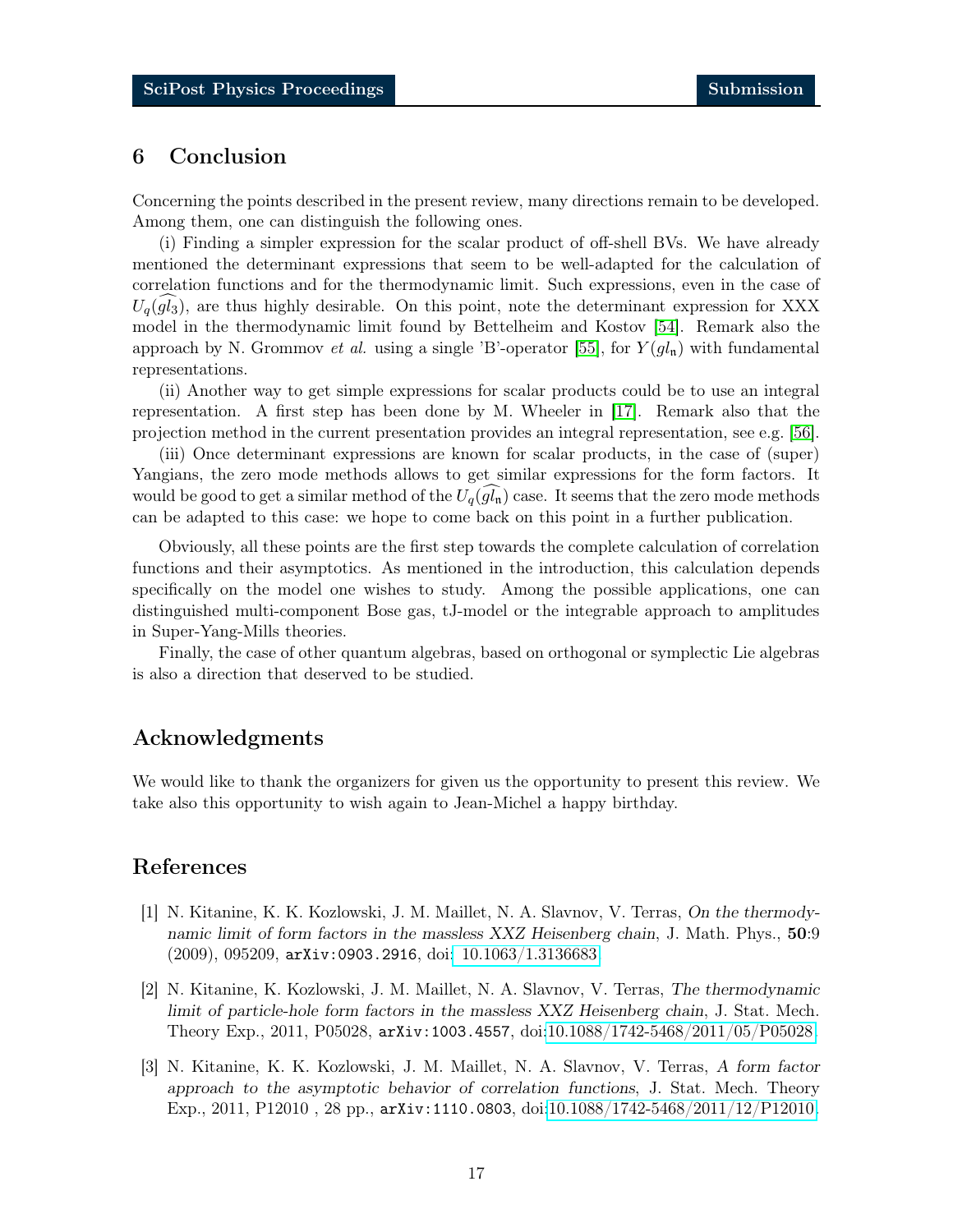- [4] N. Kitanine, K. K. Kozlowski, J. M. Maillet, N. A. Slavnov, V. Terras, Form factor approach to dynamical correlation functions in critical models, J. Stat. Mech. Theory Exp., 2012, P09001 , 33 pp., arXiv:1206.2630, doi[:10.1088/1742-5468/2012/09/P09001.](http://dx.doi.org/10.1088/1742-5468/2012/09/P09001)
- <span id="page-17-0"></span>[5] N. Kitanine, K. K. Kozlowski, J. M. Maillet, V. Terras Long-distance asymptotic behaviour of multi-point correlation functions in massless quantum models, J. Stat. Mech. Theory Exp., (2014) P05011 arXiv:1312.5089, doi[:10.1088/1742-5468/2014/05/P05011.](http://dx.doi.org/10.1088/1742-5468/2014/05/P05011)
- <span id="page-17-1"></span>[6] C. N. Yang, Some Exact Results for the Many-Body Problem in One Dimension with Repulsive Delta Function Interaction, Phys. Rev. Lett., **19**:23 (1967) 1312-1315, doi[:10.1103/PhysRevLett.19.1312.](http://dx.doi.org/10.1103/PhysRevLett.19.1312)
- [7] P. Schlottmann, Integrable narrow-band model with possible relevance to heavy Fermion systems, Phys. Rev. B 36 (1987) 5177–5185, doi[:10.1103/PhysRevB.36.5177.](http://dx.doi.org/10.1103/PhysRevB.36.5177)
- [8] A. J. Bracken, M. D. Gould, J. R. Links, Y. Z. Zhang, New Supersymmetric and Exactly Solvable Model of Correlated Electrons, Phys. Rev. Lett. 74:14 (1995), 2768–2771, arXiv:cond-mat/9410026, doi[:10.1103/PhysRevLett.74.2768.](http://dx.doi.org/10.1103/PhysRevLett.74.2768)
- <span id="page-17-2"></span>[9] T. Deguchi, F. H. L. Essler, F. Göhmann, A. Klümper, V. E. Korepin, K. Kusakabe, Thermodynamics and excitations of the one-dimensional Hubbard model, Phys. Rep. 331 (2000) 197–281, arXiv:cond-mat/9904398, doi[:10.1016/S0370-1573\(00\)00010-7.](http://dx.doi.org/10.1016/S0370-1573(00)00010-7)
- <span id="page-17-3"></span>[10] P. P. Kulish, N. Yu. Reshetikhin, Generalized Heisenberg ferromagnet and the Gross– Neveu model, Zh. Eksp. Theor. Fiz. 80 (1981) 214–228; Sov. Phys. JETP, 53:1 (1981) 108–114 (Engl. transl.)
- <span id="page-17-8"></span><span id="page-17-7"></span>[11] P. P. Kulish, N. Yu. Reshetikhin, Diagonalization of  $GL(N)$  invariant transfer matrices and quantum N-wave system (Lee model), J. Phys. A:  $16$  (1983) L591–L596.
- [12] V. Tarasov, A. Varchenko, Jackson integral representations of solutions of the quantized Knizhnik–Zamolodchikov equation, Algebra and Analysis, 6:2 (1994) 90–137; St. Petersburg Math. J. 6:2 (1995) 275–313 (Engl. transl.), arXiv:hep-th/9311040.
- <span id="page-17-9"></span>[13] S. Khoroshkin, S. Pakuliak, A computation of an universal weight function for the quantum affine algebra  $U_q(gl_N)$ , J. Math. Kyoto Univ. 48 (2008) 277–321, arXiv:0711.2819.
- [14] S. Khoroshkin, S. Pakuliak, V. Tarasov, Off-shell Bethe vectors and Drinfeld currents, J. Geom. Phys. 57 (2007) 1713-1732, arXiv:math/0610517, doi[:10.1016/j.geomphys.2007.02.005.](http://dx.doi.org/10.1016/j.geomphys.2007.02.005)
- <span id="page-17-4"></span>[15] L. Frappat, S. Khoroshkin, S. Pakuliak, E. Ragoucy, Bethe ansatz for the universal weight function, Ann. Henri Poincaré 10 (2009) 513-548, arXiv:0810.3135, doi[:10.1007/s00023-009-0416-x.](http://dx.doi.org/10.1007/s00023-009-0416-x)
- <span id="page-17-5"></span>[16] N. Yu. Reshetikhin, Calculation of the norm of Bethe vectors in models with SU(3) symmetry, Zap. Nauchn. Sem. LOMI 150 (1986) 196–213; J. Math. Sci. 46 (1989) 1694– 1706 (Engl. transl.).
- <span id="page-17-6"></span>[17] M. Wheeler, Multiple integral formulae for the scalar product of on-shell and off-shell Bethe vectors in  $SU(3)$ -invariant models, Nucl. Phys. **B875** (2013) 186–212, 1306.0552, doi[:10.1016/j.nuclphysb.2013.06.015.](http://dx.doi.org/10.1016/j.nuclphysb.2013.06.015)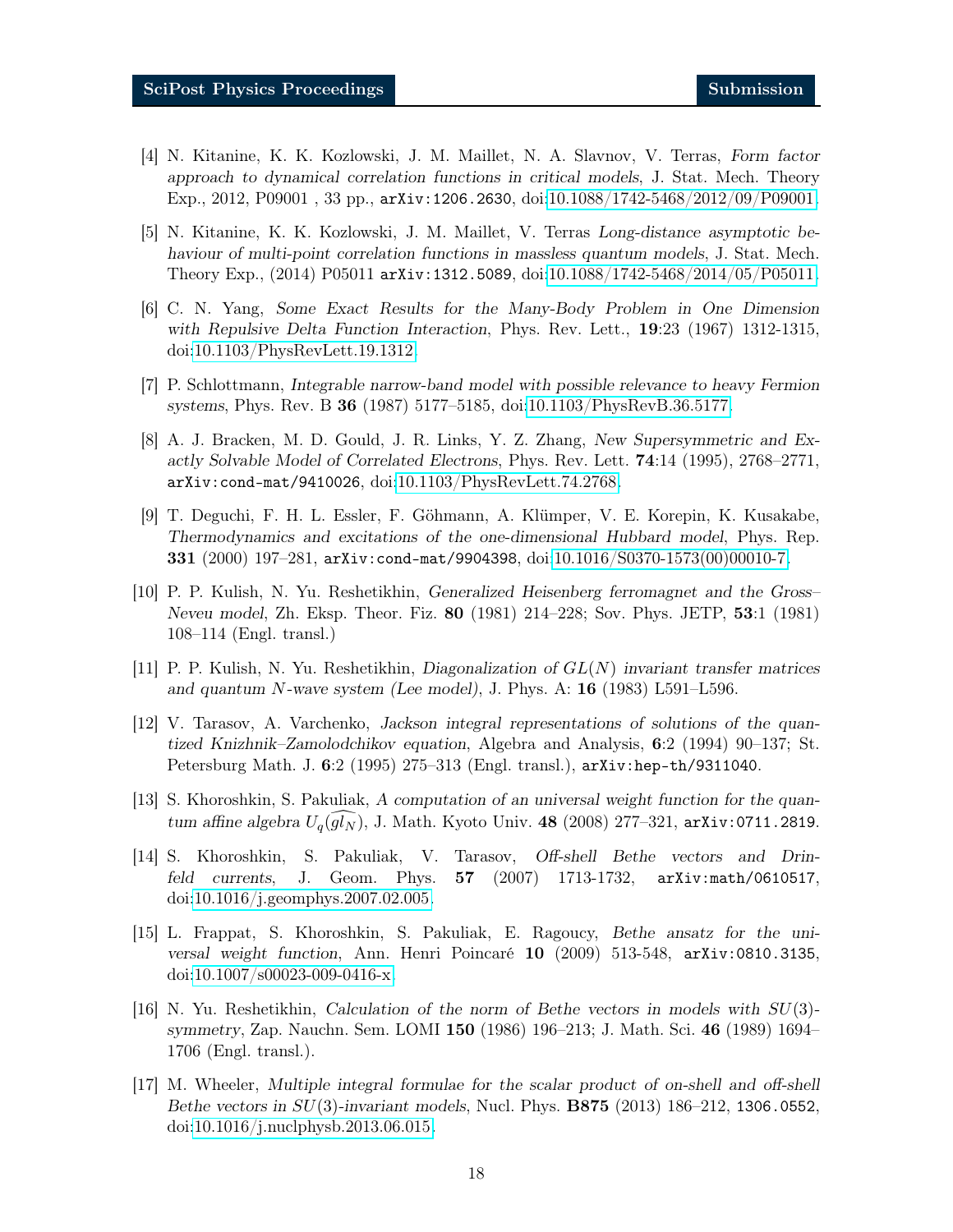- <span id="page-18-0"></span>[18] S. Pakuliak, E. Ragoucy, N. A. Slavnov, Form factors in quantum integrable models with GL(3)-invariant R-matrix, Nucl. Phys. B 881 (2014) 343–368, arXiv:1312.1488, doi[:10.1016/j.nuclphysb.2014.02.014.](http://dx.doi.org/10.1016/j.nuclphysb.2014.02.014)
- <span id="page-18-1"></span>[19] A. Hutsalyuk, A. Liashyk, S. Z. Pakuliak, E. Ragoucy, N. A. Slavnov, Form factors of the monodromy matrix entries in  $\mathfrak{gl}(2|1)$ -invariant integrable models, Nucl. Phys. **B911** (2016), 902–927, arXiv:1607.04978, doi[:10.1016/j.nuclphysb.2016.08.025.](http://dx.doi.org/10.1016/j.nuclphysb.2016.08.025)
- <span id="page-18-2"></span>[20] A. Hutsalyuk, A. Liashyk, S. Z. Pakuliak, E. Ragoucy, N. A. Slavnov, Scalar products of Bethe vectors in the models with  $\mathfrak{gl}(m|n)$  symmetry, Nucl. Phys. **B923** (2017) 277-311, arXiv:1704.08173, doi[:10.1016/j.nuclphysb.2017.07.020.](http://dx.doi.org/10.1016/j.nuclphysb.2017.07.020)
- <span id="page-18-3"></span>[21] A. Hutsalyuk, A. Liashyk, S. Z. Pakuliak, E. Ragoucy, N. A. Slavnov, Scalar products and norm of Bethe vectors for integrable models based on  $U_q(\mathfrak{gl}_n)$ , SciPost Phys. 4 (2018) 006, arXiv:1711.03867, doi[:10.21468/SciPostPhys.4.1.006.](http://dx.doi.org/10.21468/SciPostPhys.4.1.006)
- <span id="page-18-5"></span><span id="page-18-4"></span>[22] S. Belliard, E. Ragoucy, The nested Bethe ansatz for "all" closed spin chains, J. Phys. A 41 (2008) 295202, arXiv:0804.2822, doi[:10.1088/1751-8113/41/29/295202.](http://dx.doi.org/10.1088/1751-8113/41/29/295202)
- [23] S. Belliard, S. Pakuliak, E. Ragoucy, N. A. Slavnov, Bethe vectors of GL(3) invariant integrable models, J. Stat. Mech. 1302 (2013) P02020, arXiv:1210.0768, doi[:10.1088/1742-5468/2013/02/P02020.](http://dx.doi.org/10.1088/1742-5468/2013/02/P02020)
- <span id="page-18-6"></span>[24] S. Belliard, S. Pakuliak, E. Ragoucy, N. Slavnov, Bethe Vectors of Quantum Integrable Models with  $GL(3)$  Trigonometric R-Matrix, SIGMA 9 (2013) 058,  $arXiv:1304.7602$ , doi[:10.3842/SIGMA.2013.058.](http://dx.doi.org/10.3842/SIGMA.2013.058)
- <span id="page-18-7"></span>[25] A. Hutsalyuk, A. Liashyk, S. Pakuliak, E. Ragoucy, N.A. Slavnov, Multiple actions of the monodromy matrix in  $\mathfrak{gl}(2|1)$ -invariant integrable models, SIGMA 12 (2016) 099, arXiv:1605.06419, doi[:10.3842/SIGMA.2016.099.](http://dx.doi.org/10.3842/SIGMA.2016.099)
- <span id="page-18-8"></span>[26] A. A. Hutsalyuk, A. Liashyk, S. Z. Pakuliak, E. Ragoucy, N. A. Slavnov, Current presentation for the double super-Yangian  $DY(\mathfrak{gl}(m|n))$  and Bethe vectors, Russ. Math. Surv. **72**:1 (2017) 33–99 (Engl. transl.),  $arXiv:1611.09620$ , doi[:10.1070/RM9754.](http://dx.doi.org/10.1070/RM9754)
- <span id="page-18-9"></span>[27] S. Pakuliak, E. Ragoucy, N. A. Slavnov, Bethe vectors of quantum integrable models based on  $U_q(\mathfrak{gl}_N)$ , J. Phys. **A47** (2014) 105202; arXiv:1310.3253, doi[:10.1088/1751-8113/47/10/105202.](http://dx.doi.org/10.1088/1751-8113/47/10/105202)
- <span id="page-18-10"></span>[28] S. Pakuliak, E. Ragoucy, and N. A. Slavnov, Bethe vectors for models based on the super-Yangian  $Y(\mathfrak{gl}(m|n))$ , J. Integrable Systems 2 (2017) 1–31, arXiv:1604.02311, doi[:10.1093/integr/xyx001.](http://dx.doi.org/10.1093/integr/xyx001)
- <span id="page-18-11"></span>[29] J. Ding and I. Frenkel, Isomorphism of two realisations of quantum affine algebra  $U_q(gl(n))$ , Comm. Math. Phys. 156 (1993) 277?300
- <span id="page-18-12"></span>[30] V. E. Korepin, Calculation of norms of Bethe wave functions, Comm. Math. Phys. 86 (1982) 391–418.
- <span id="page-18-13"></span>[31] S. Pakuliak, E. Ragoucy, N. A. Slavnov, Scalar products in models with GL(3) trigonometric R-matrix. Highest coefficient, Theor. Math. Phys. 178:3 (2014) 314–335, arXiv:1311.3500, doi[:10.1007/s11232-014-0145-2.](http://dx.doi.org/10.1007/s11232-014-0145-2)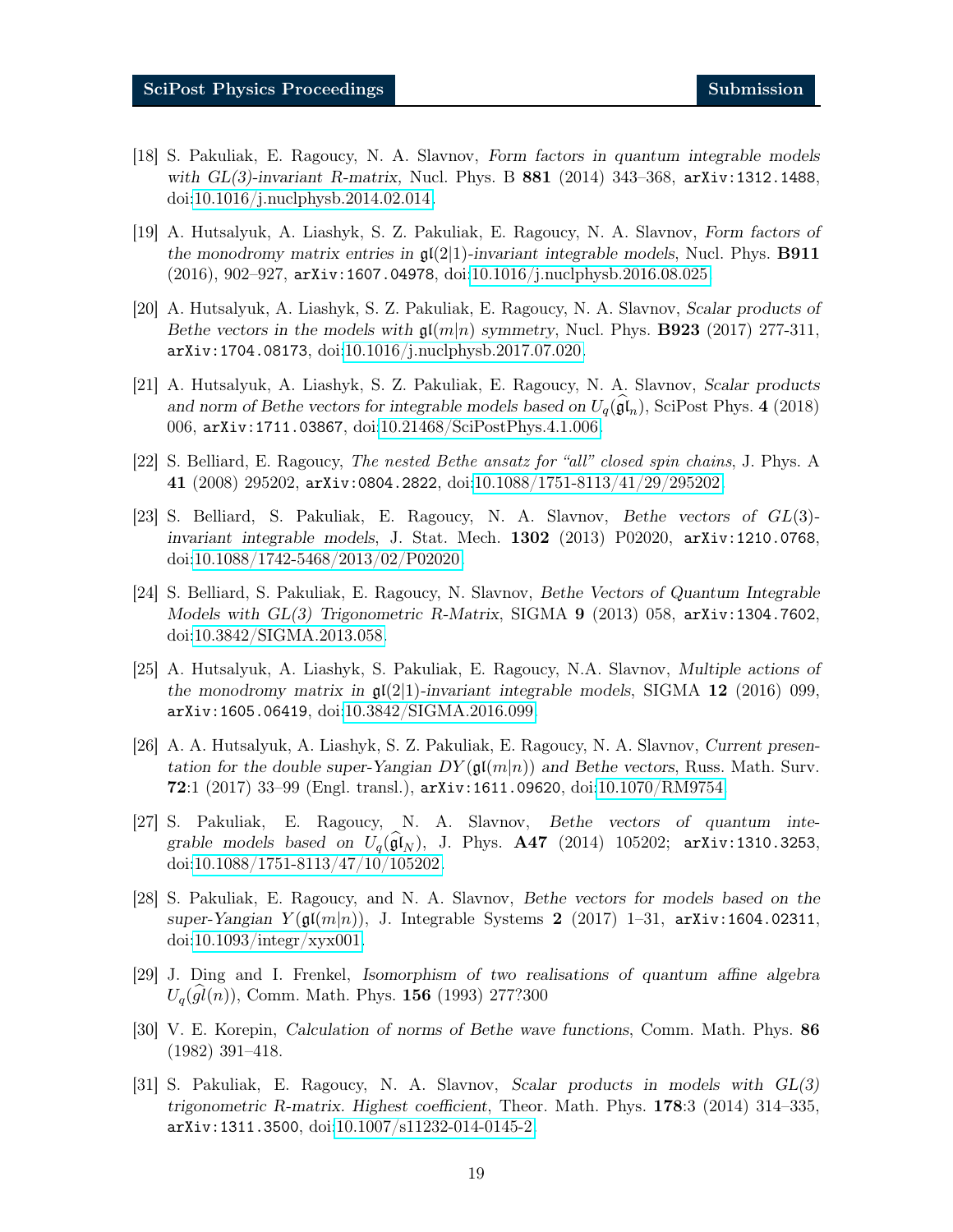- <span id="page-19-0"></span>[32] S. Pakuliak, E. Ragoucy, N. A. Slavnov, Scalar products in models with GL(3) trigonometric R-matrix. General case, Theor. Math. Phys. 180 (2014) 795–814, arXiv:1401.4355, doi[:10.1007/s11232-014-0180-z.](http://dx.doi.org/10.1007/s11232-014-0180-z)
- <span id="page-19-1"></span>[33] A. Hutsalyuk, A. Liashyk, S. Pakuliak, E. Ragoucy, N. A. Slavnov, Scalar products of Bethe vectors in models with  $\mathfrak{gl}(2|1)$  symmetry 1. Super-analog of Reshetikhin formula, J. Phys. A: Math. Theor., 49:45 (2016) 454005, 28 pp., arXiv:1605.09189, doi[:10.1088/1751-8113/49/45/454005,](http://dx.doi.org/10.1088/1751-8113/49/45/454005).
- <span id="page-19-2"></span>[34] N.A. Slavnov, Calculation of scalar products of wave functions and form factors in the framework of the algebraic Bethe ansatz, Theor. Math. Phys. 79 (1989) 502–508, doi[:10.1007/BF01016531.](http://dx.doi.org/10.1007/BF01016531)
- <span id="page-19-3"></span>[35] S. Belliard, S. Pakuliak, E. Ragoucy, N. A. Slavnov, The algebraic Bethe ansatz for scalar products in  $SU(3)$ -invariant integrable models, J. Stat. Mech. 1201 (2012) P10017, arXiv:1207.0956, doi[:10.1088/1742-5468/2012/10/P10017.](http://dx.doi.org/10.1088/1742-5468/2012/10/P10017)
- <span id="page-19-4"></span>[36] S. Belliard, S. Pakuliak, E. Ragoucy, N.A. Slavnov, Highest coefficient of scalar products in SU(3)-invariant integrable models, J. Stat. Mech. 1209 (2012) P09003, arXiv:1206.4931, doi[:10.1088/1742-5468/2012/09/P09003.](http://dx.doi.org/10.1088/1742-5468/2012/09/P09003)
- <span id="page-19-5"></span>[37] N. A. Slavnov, Scalar products in GL(3)-based models with trigonometric Rmatrix. Determinant representation, J. Stat. Mech. (2015) P03019, arXiv:1501.06253, doi[:10.1088/1742-5468/2015/03/P03019.](http://dx.doi.org/10.1088/1742-5468/2015/03/P03019)
- <span id="page-19-6"></span>[38] A. Hutsalyuk, A. Liashyk, S. Z. Pakuliak, E. Ragoucy, N. A. Slavnov, Scalar products of Bethe vectors in models with  $\mathfrak{gl}(2|1)$  symmetry 2. Determinant representation, J. Phys. A: Math. Theor., 50:3 (2017) 34004, 22 pp., arXiv:1606.03573, doi[:10.1088/1751-8121/50/3/034004.](http://dx.doi.org/10.1088/1751-8121/50/3/034004)
- <span id="page-19-7"></span>[39] S. Belliard, S. Pakuliak, E. Ragoucy, N. A. Slavnov, Form factors in SU(3) invariant integrable models, J. Stat. Mech. 1309 (2013) P04033, arXiv:1211.3968, doi[:10.1088/1742-5468/2013/04/P04033.](http://dx.doi.org/10.1088/1742-5468/2013/04/P04033)
- <span id="page-19-8"></span>[40] M. Gaudin, Modèles exacts en mécanique statistique: la méthode de Bethe et ses généralisations, Preprint, Centre d'Etudes Nucléaires de Saclay, CEA-N-1559:1 (1972).
- <span id="page-19-10"></span><span id="page-19-9"></span>[41] M. Gaudin, La Fonction d'Onde de Bethe, Paris: Masson, 1983.
- [42] A. Hutsalyuk, A. Liashyk, S. Z. Pakuliak, E. Ragoucy, N. A. Slavnov, Norm of Bethe vectors in  $\mathfrak{gl}(m|n)$ -based models, Nucl. Phys. **B926** (2018) 256-278,  $\Delta$ arXiv:1705.09219, doi[:10.1016/j.nuclphysb.2017.11.006.](http://dx.doi.org/10.1016/j.nuclphysb.2017.11.006)
- <span id="page-19-11"></span>[43] S. Pakuliak, E. Ragoucy, N. A. Slavnov, Zero modes method and form factors in quantum integrable models, Nucl. Phys. B, 893 (2015) 459–481, arXiv:1412.6037, doi[:10.1016/j.nuclphysb.2016.08.025.](http://dx.doi.org/10.1016/j.nuclphysb.2016.08.025)
- <span id="page-19-12"></span>[44] S. Pakuliak, E. Ragoucy, N. A. Slavnov, Determinant representations for form factors in quantum integrable models with the  $GL(3)$ -invariant R-matrix, Theor. Math. Phys. 181:3 (2014) 1566–1584, arXiv:1406.5125, doi[:10.1007/s11232-014-0236-0.](http://dx.doi.org/10.1007/s11232-014-0236-0)